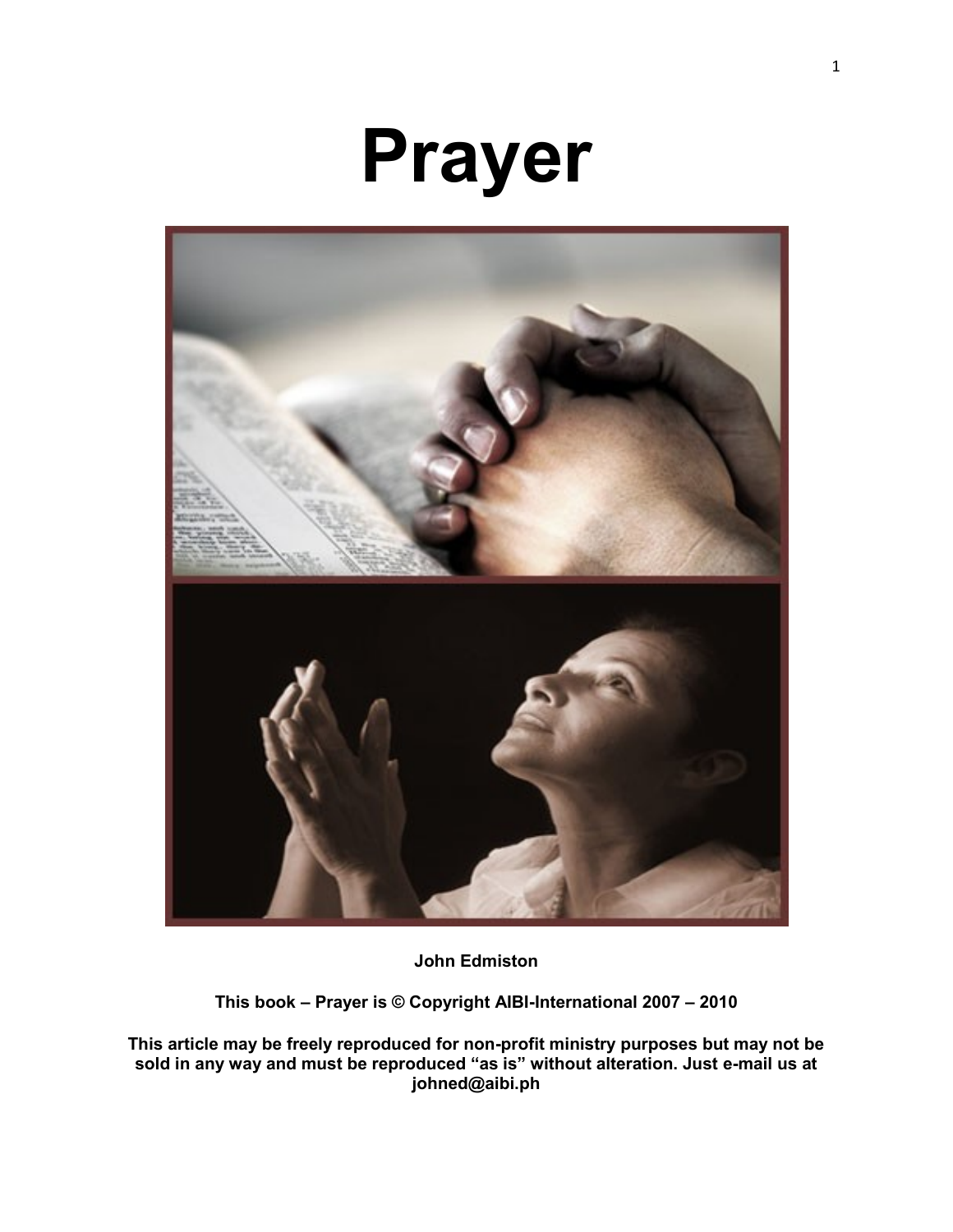# **Table of Contents**

| <b>Prayer and Contemplation</b>            | 3              |
|--------------------------------------------|----------------|
| The Servants Prayer                        | 5              |
| Prayer and Contemplation II                | $\overline{7}$ |
| <b>Prayers and Plagues</b>                 | 10             |
| Intercession for God's People              | 12             |
| Samson's Prayer for Revenge                | 14             |
| <b>Negative Prayers</b>                    | 17             |
| The Fountain of the Praying One            | 19             |
| Gideon's Fleece                            | 21             |
| Ebenezer – Jehovah Has Helped Us Until Now | 23             |
| <b>Establishing the Prophetic Word</b>     | 25             |
| Ezra's Prayer for Safety                   | 27             |
| Hezekiah's Prayer for Recovery             | 29             |
| The Prophetic Prayer of Habakkuk           | 32             |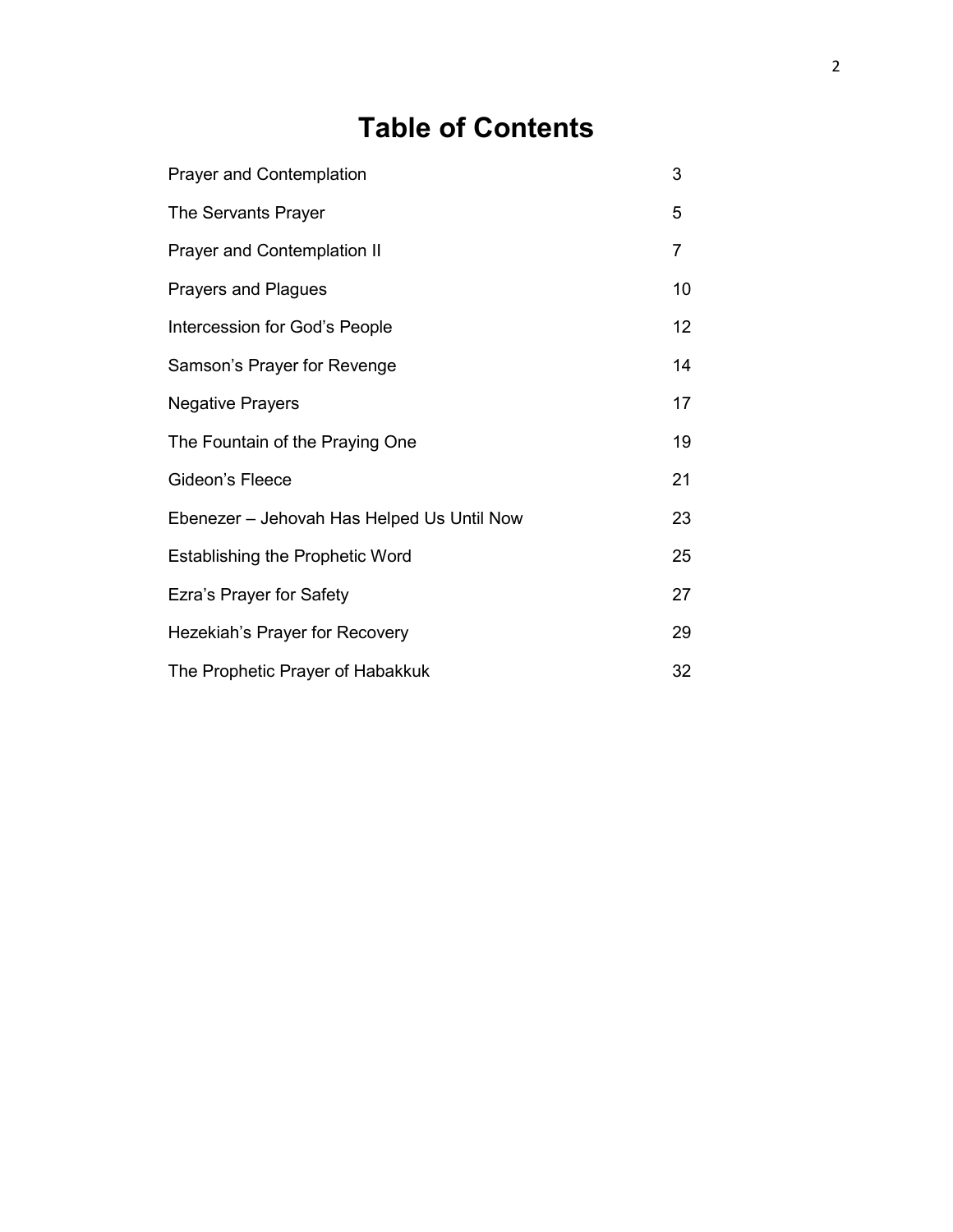# **Prayer and Contemplation**

Now therefore, restore his wife to the man. For he is a prophet, and he shall pray for you, and you shall live. And if you do not restore her, know that you shall surely die, you, and all that are yours. (Genesis 20:7 MKJV)

And Abraham prayed to God, and God healed Abimelech and his wife and his slave women, and they gave birth. For the Lord had closed up all the wombs of the house of Abimelech because of Sarah, Abraham's wife. (Genesis 20:17-18 MKJV)

The circumstances are that Abraham has said Sarah was his sister and she has been taken into Abimelech's harem. God appears to Abimelech in a dream and tells him to restore Sarah to Abraham or he will die. Abimelech restores Sarah and generously compensates Abraham. Abraham honors the restoration by praying to God, and consequently Abimelech's wife and slave women become fertile and give birth.

These verses are the first specific references in Scripture to someone "praying for" someone else in the conventional sense. (Abraham's discussion with God over the fate of Sodom and Gomorrah in Genesis 18 does not use the term "pray or prayed" and is perhaps more of a personal prophetic spiritual encounter). The first uses of a word or concept are very important in Scripture and this passage makes a few key points about prayer.

1. The prayer is a spiritual response to a divine revelation (in a dream).

2. Abraham is praying for someone that has done him an injury. The first verses on prayer in the NT are also "pray for those who despitefully use you and persecute you" (Matthew 5:44)

- 3. The prayer is positive in nature a prayer to God for healing.
- 4. The prayer averts judgment.
- 5. The prayer is based on true repentance (by Abimelech).
- 6. It is answered by God.
- 7. It gives something to Abilmelech (children) that Abraham lacks himself and deeply longs for.

Thus we see that God both initiates and concludes the process with the prayer being the 'fulcrum' around which the whole action turns. There is the clear implication that unless Abraham prays the prayer the whole of Abimelech's family and court will remain sterile and that Abimelech himself may perish. In this case there is real power in prayer.

Now note that this is not shamanism or magic. Fertility was not a "power" that Abraham possessed in himself - because he was quite unable to have children of his own by Sarah even though Abraham wanted it very badly. The opening of the wombs was God's doing, at Abraham's influence.

Thus the power is always God's, and Abraham could influence God in certain ways at certain times (of God's choosing). Abraham could not force God to do anything. Abraham's ability to influence God was totally under God's control. Just as a child may influence a parent, but under normal circumstances a child does not absolutely control the parent. The parent decides how far he or she is willing to be influenced by the child. So God can be influenced by us, but He decides just how much He will grant.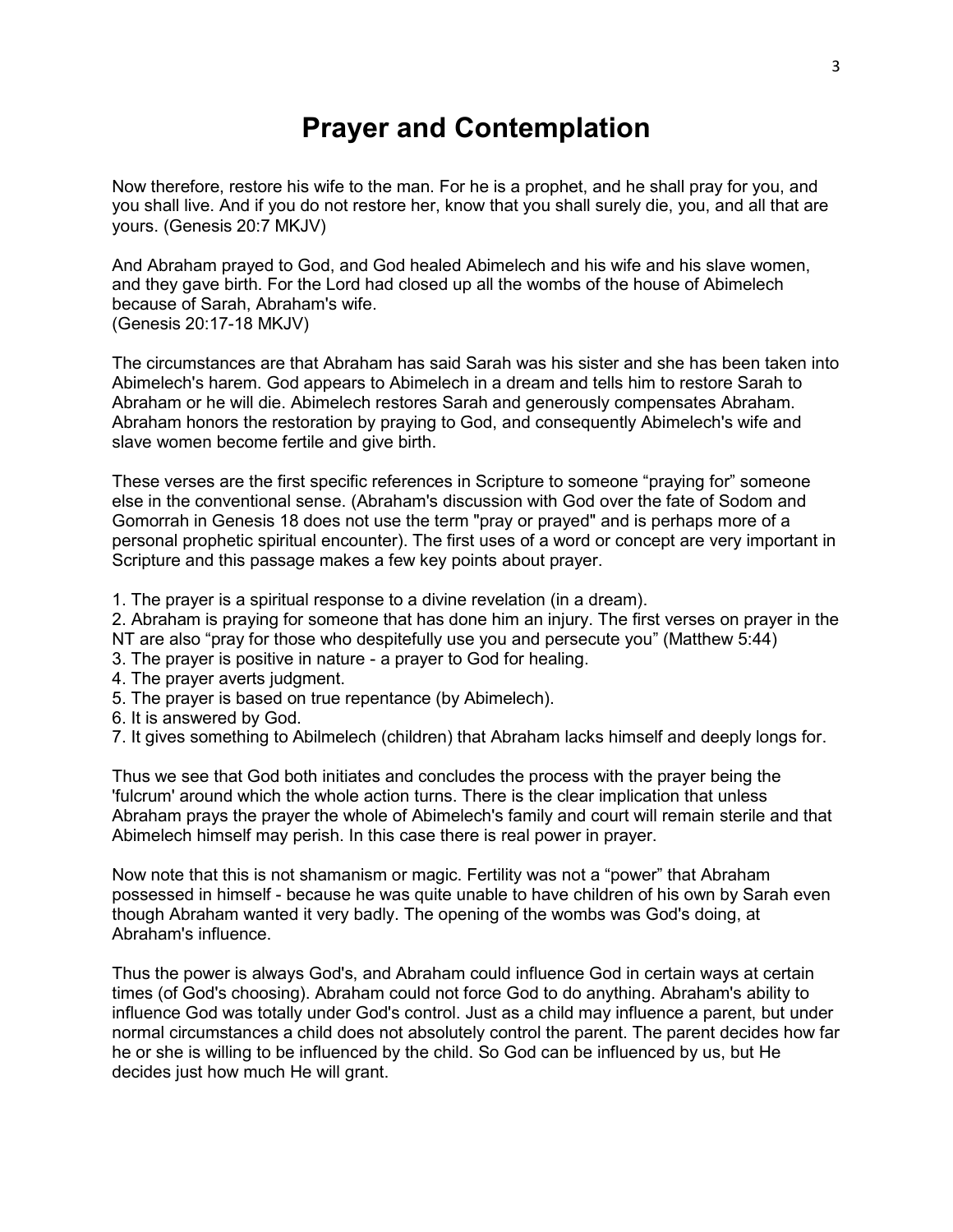God creates a situation whereby His actions and conditional on a human being asking Him to act. Now many actions of God are not conditional on us praying for instance the sun rises without us praying for us to do so. But God makes some of His actions conditional on our obedience and our prayers. God set two conditions for healing - Abimelech's repentance and obedience and Abraham's prayer.

Abraham only prayed for Abilmelech after the restoration and compensation was complete. After Abimelech obeyed God, then Abraham prayed and people were healed. Thus the prayer was in line with God's justice and was an expression of God's mercy.

For Abraham the prayer represented a generous and godly act on behalf of someone who had taken his wife into a harem (but not touched her). In fact Abraham is largely in the wrong here for saying that Sarah was his sister. Abraham has to pray for his former enemy, and pray for him to have children, which is the very thing that Abraham himself most desired.

It seems to be God's way that we often have to pray for others to have what we most desire before we are given it ourselves. If you are sick, pray for others to be healed, if you are poor pray that others may be rich, if your church is not growing, pray that the church down the road will grow, if you want a promotion pray that your co-workers will be promoted. This generous and positive spirit will go a long way toward gaining you the reward that you seek.

We may also notice the obvious – that the prayer was for a specific positive answer to a pressing real world situation. The prayer was not a vague abstraction or a mere mental state. Everyone would know when the prayer was answered because people would be healed. The vast majority of prayers in the Bible are for concrete answers to pressing real world situations; they are 'give us this day our daily bread' kind of prayers. Prayer is meant to have observable effects. Mountains are supposed to move - the sick are healed, the dead are raised, demons are cast out, miracles happen.

Prayer is about God becoming responsive to the requests of human beings - without His ever being manipulated by them. Prayer is God entering into our world and changing it in positive and just and moral ways at our request. Prayer is also a way that God gets to show His glory. When the wombs are closed and nothing works and the world is barren and death is at the door a single prayer can change everything and bring restoration, healing, fertility and joy and avert death and judgment. When prayer is answered God is seen, and God is glorified. Prayer is the power and character of God becoming visible in our most difficult life situations. And prayer tells us that God loves us and seeks personal relationship with us because He listens to us and to our requests.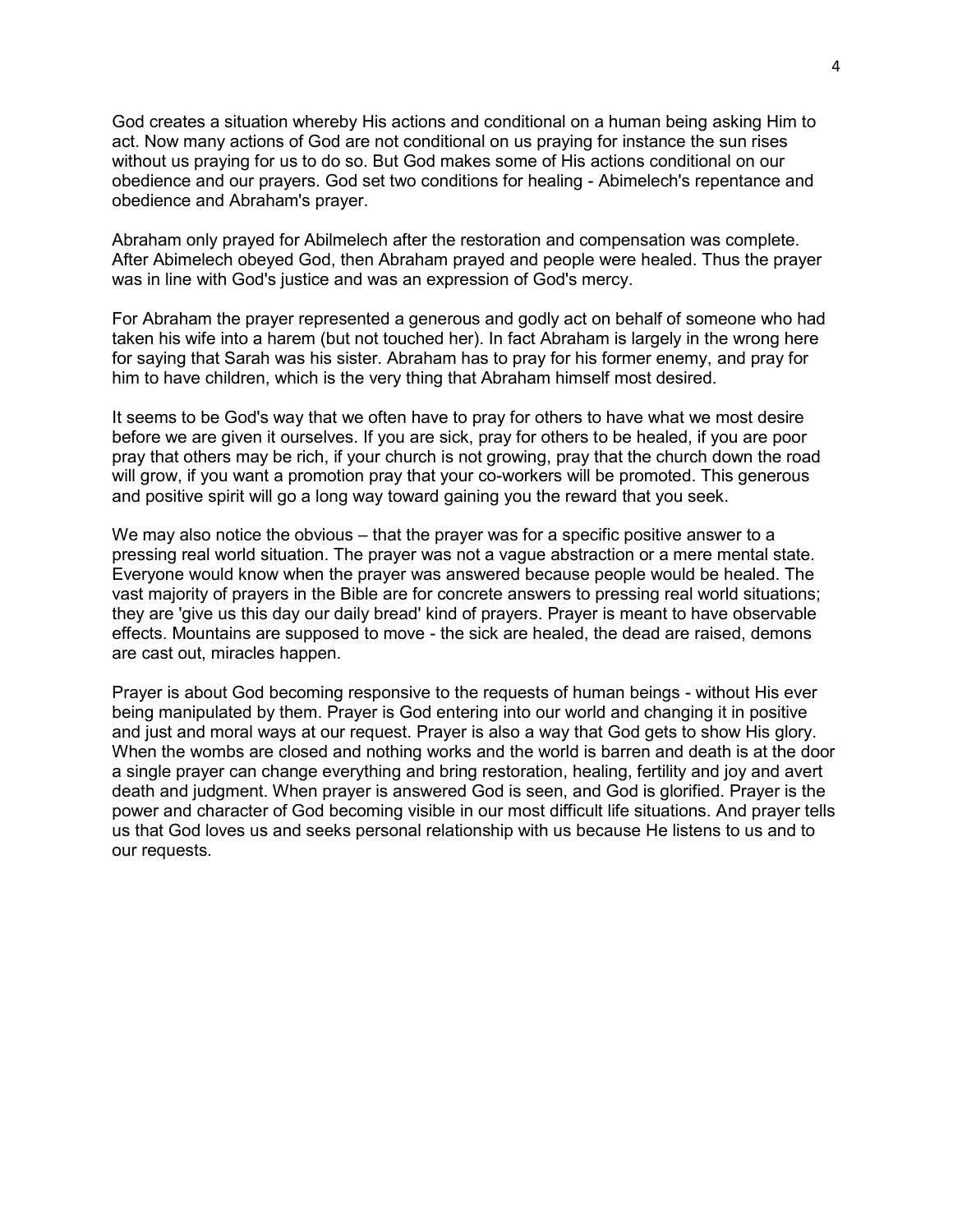#### **The Servant's Prayer**

"LORD, God of my master Abraham," he prayed, "grant me success today, and show kindness to my master Abraham. I am standing here at the spring where the daughters of the men of the town are coming out to draw water. Let the girl to whom I say, 'Please lower your water jug so that I may drink,' and who responds, 'Drink, and I'll water your camels also'--let her be the one You have appointed for Your servant Isaac. By this I will know that You have shown kindness to my master." Before he had finished speaking, there was Rebekah--daughter of Bethuel son of Milcah, the wife of Abraham's brother Nahor--coming with a jug on her shoulder.

Now the girl was very beautiful, a young woman who had not known a man intimately. She went down to the spring, filled her jug, and came up. Then the servant ran to meet her and said, "Please let me have a little water from your jug." She replied, "Drink, my lord." She quickly lowered her jug to her hand and gave him a drink. When she had finished giving him a drink, she said, "I'll also draw water for your camels until they have had enough to drink." She quickly emptied her jug into the trough and hurried to the well again to draw water. She drew water for all his camels while the man silently watched her to see whether or not the LORD had made his journey a success. (Genesis 24:12-21 HCSB)

Eliezer, Abraham's principal servant, is sent to find a wife for Isaac from among the cousins of Abraham located in the town of Aram-naharaim. He journeys to the city and stands by the well with his ten camels, each of which could drink around 25 gallons of water. He prays a prayer for success and guidance and makes the request that the girl he asks for a drink of water will also be willing to water the camels - which would have involved drawing 250 gallons - or about 4 to 5 large 55 gallon drums worth! Rebekah does so and eventually becomes the beloved wife of Isaac.

We find that:

Praying for success in a mission is OK with God. Praying for ordinary life situations such as finding a partner is OK with God. That God is happy to guide even by the means of "putting out a fleece" or a test. That sometimes prayers can be immediately answered in a very clear way. The prayer is brief and uses ordinary words, not special theological language. The prayer is prayed at the well, in the midst of everyday life. There is no special location, ceremony or ritual associated with the prayer.

Eliezer knew that the mission was a delicate and diplomatic one and so he asked God to guide him and to help him be successful. This is good practice for any Christian. Our work and our major decisions and even some minor ones should be committed to the Lord in prayer!

Now this prayer is answered even while Eliezer was praying. In pagan thought this would have meant that Eliezer was using "the right incantation" or magic formula. But we find no evidence of any such special language, and the prayer is not prayed at a sacred site (rather at the busiest place in the village), nor is not prayed by a special holy man, or using any high theological language. There is no hint of sacred clothing, beads, spells or anything else. The right bride is secured without resorting to love potions, magic or charms.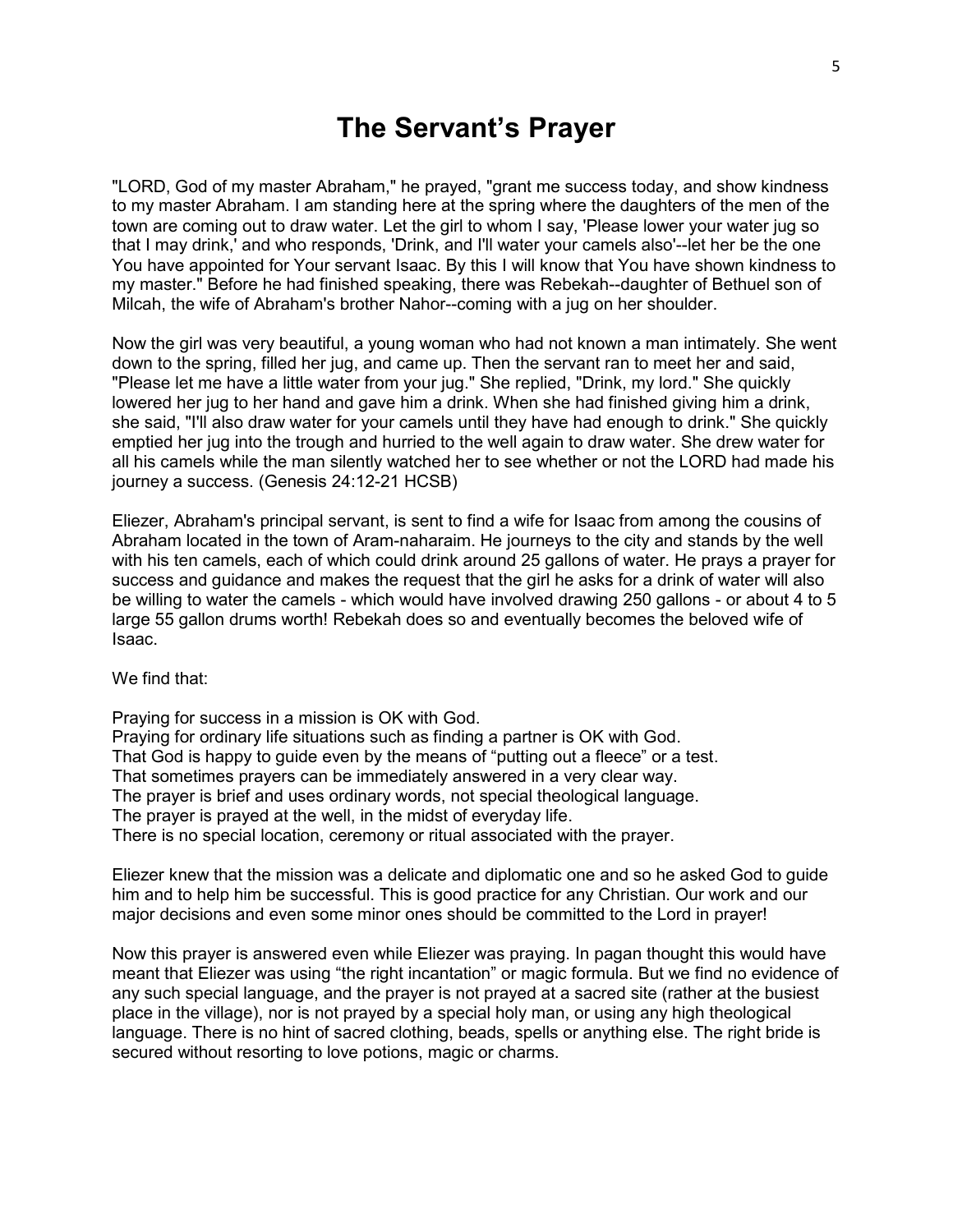The prayer is brief, concise and to the point and does not employ "vain repetition" or try to flatter God, or manipulate the deity in any way. It is a straightforward, unpretentious prayer that would take about twenty seconds to say. Indeed most prayers in the Bible are less than one minute long, even John 17 would take only three minutes or so to say! God wants us to communicate with Him in an intelligent, brief and truthful way.

The fact that God is accessed and clearly and immediately answers a prayer without using any of the usual religious procedure of the times is a major shock to the prevailing tribal world-view of the ancient Middle East. It was revolutionary to think of God as being available to an ordinary servant doing an special errand for his master.

This prayer tells us that God hears the prayers of 'everyman' – the ordinary chap who wants success in the vital matters of daily existence. The businessman on a trip, the student doing an exam, the car mechanic trying to run his small business, the sailor on the high seas or the soldier in the trenches.

Only a small percentage of the prayers in Scripture are theological masterpieces prayed by priests in the Temple. The vast bulk are brief prayers prayed by people like David or Jabez or Nehemiah as they tackle the pressing issues of life.

Of course Eliezer was at the center of one of the many small dramas of God's redemptive plan – as Rebekah would become the mother of Jacob, who would be known as Israel, and would be an ancestor of the Messiah – Jesus. Isaac needed a God-fearing wife, this was absolutely essential and God made sure that it happened! When we are part of one of God's plans – it is then that we see the most spectacular answers to prayer.

You are more likely to see prayers answered in powerful ways if you are doing things for the Kingdom of God. It is when you run a Vacation Bible School or participate in a city-wide crusade, or need the funds for your bible college fees that you are most likely to see God move suddenly and powerfully.

So we see that God answers the straightforward prayers of ordinary folk when they go about faithfully doing His will and that no special place, ritual or form of language is needed. We can be heard by the Lord and have our prayer answered immediately by Him, even if we are a tired and thirsty traveler by an ancient well.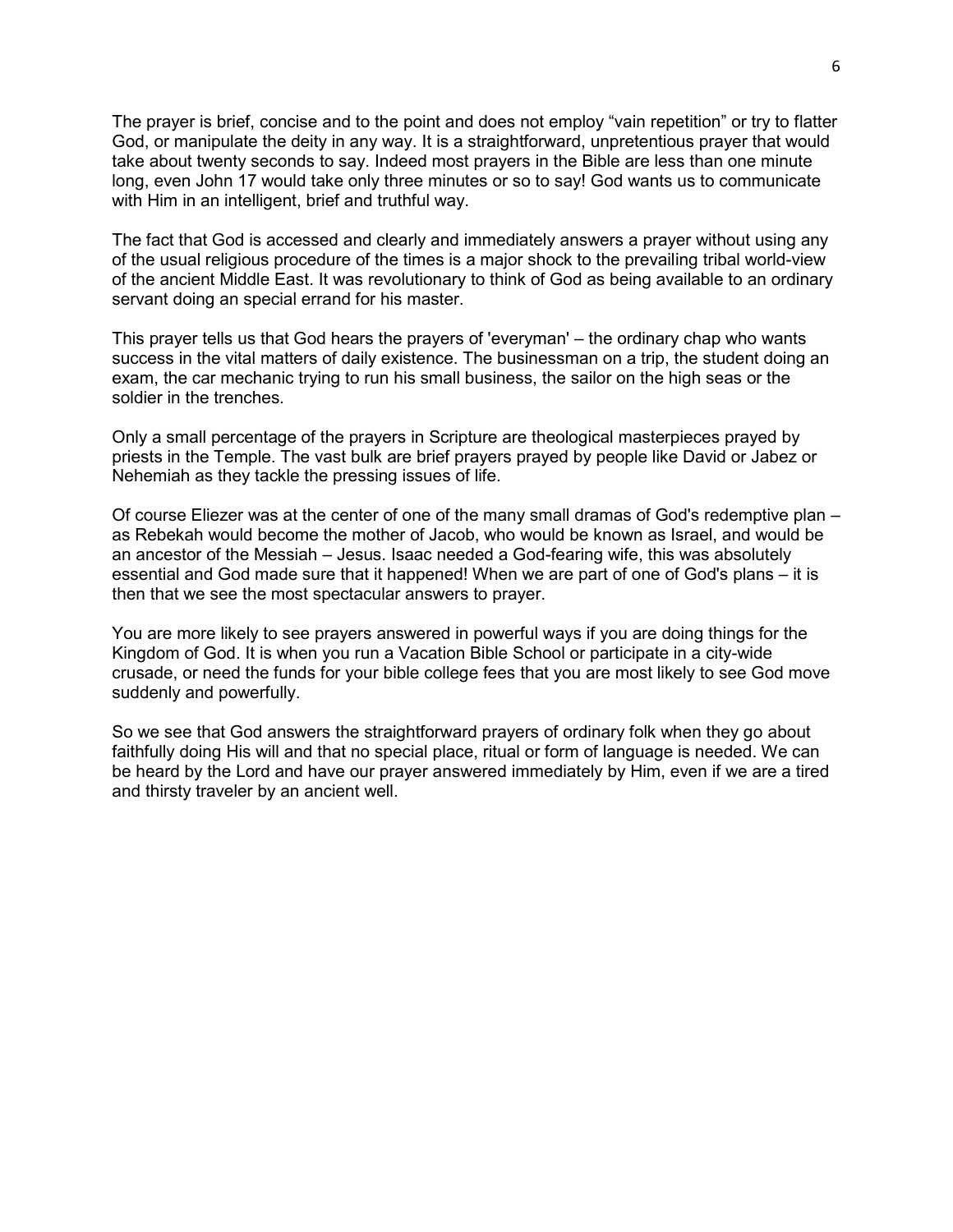# **Prayer and Contemplation – 3**

Now the people began complaining openly before the LORD about hardship. When the LORD heard, His anger burned, and the fire from the LORD blazed among them and consumed the outskirts of the camp. Then the people cried out to Moses, and he prayed to the LORD, and the fire died down. So that place was named Taberah, because the LORD's fire had blazed among them. (Numbers 11:1-3 HCSB)

As we look at some of the initial bible verses about prayer we come across these very strange verses in Numbers. The people complain about hardship, God unleashes holy fire and starts burning up the outskirts of the camp, the people run to Moses, who prays, and the fire then dies down. I must admit that I have never seen or even heard about anything like this in modern times.

It seems that the Israelite camp was accompanied by a powerful holy angel who was easily offended by inappropriate and unholy behavior:

"I am going to send an Angel before you to protect you on the way and bring you to the place I have prepared. Be attentive to Him and listen to His voice. Do not defy Him, because He will not forgive your acts of rebellion, for My name is in Him. But if you will carefully obey Him and do everything I say, then I will be an enemy to your enemies and a foe to your foes. (Exodus 23:19-22 HCSB)

For the LORD your God walks throughout your camp to protect you and deliver your enemies to you; so your encampments must be holy. He must not see anything improper among you or He will turn away from you. (Deuteronomy 23:13-14 HCSB)

This is very similar to the concept in tribal areas around the world where 'taboos' are special rules that are enforced by the spirit world. If one of these taboos is broken then the spirits themselves will punish the offender with illness, madness or misfortune. This concept was very common in early Greek literature and is even found among tribes in Papua New Guinea today. Taboos are wide ranging and can include eating forbidden food, trespassing on a sacred area, or disrespecting tribal customs.

It seems that this 'taboo' culture was present at Israel's early stages of religious development and resulted in spiritual categories such as 'clean' and 'unclean'. Christ later abolished such categories (Mark 7, Acts 10).

The Exodus is full of instances of immediate divine punishment when a taboo was violated or when God or Moses were disrespected. They range from Miriam's leprosy to the earth opening up under people and swallowing them whole (Numbers 16:1-40). In fact the book of Numbers has many such incidents.

The book of Numbers also has Moses interceding to stop plagues and other punishments inflicted by God ( or His angel) when Israel rebelled. Dathan and Abiram and 250 others were swallowed alive by the earth for challenging Moses' spiritual authority, but the next day the people were angry: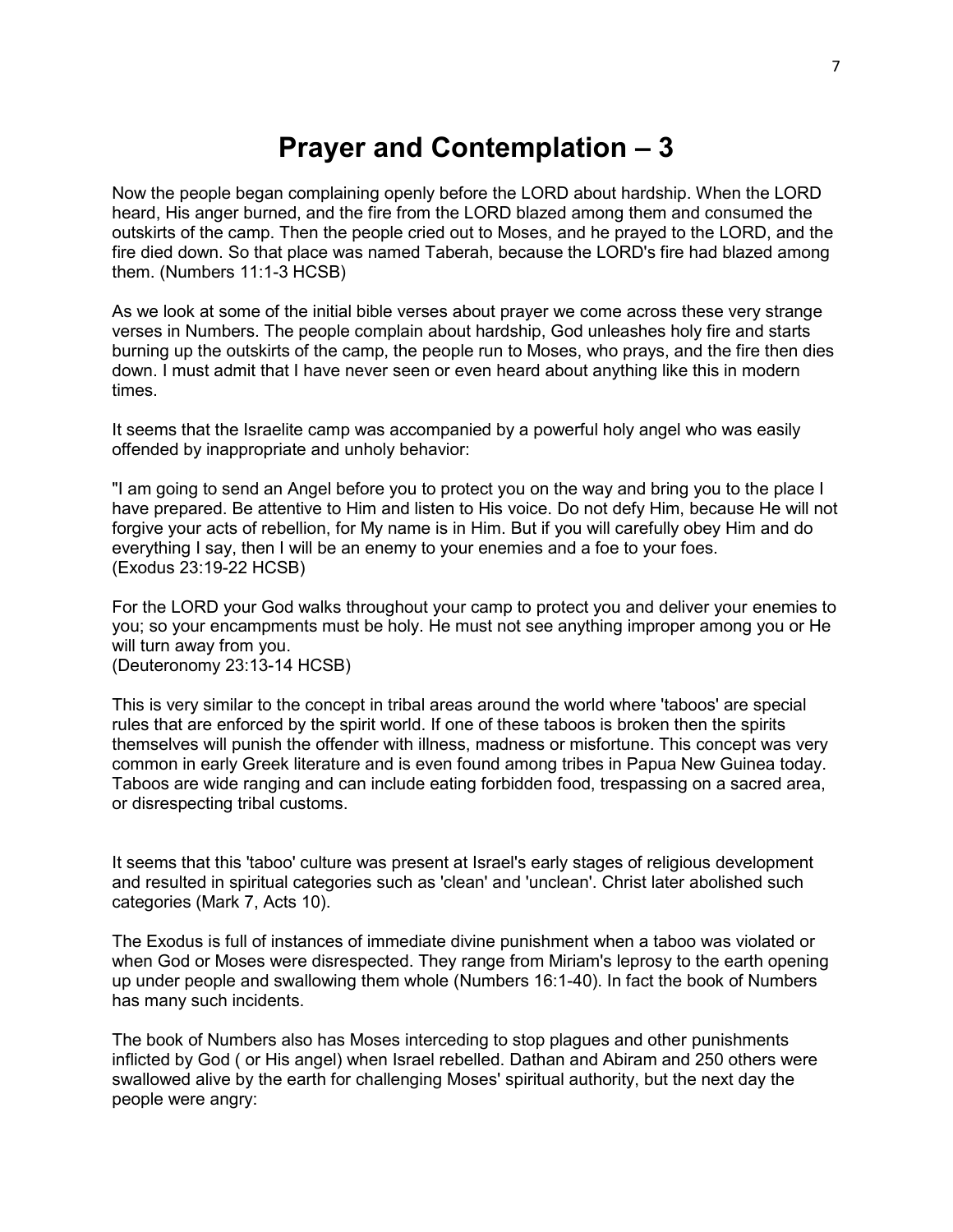The next day the entire Israelite community complained about Moses and Aaron, saying, "You have killed the LORD's people!" When the community assembled against them, Moses and Aaron turned toward the tent of meeting, and suddenly the cloud covered it, and the LORD's glory appeared. Moses and Aaron went to the front of the tent of meeting, and the LORD said to Moses, "Get away from this community so that I may consume them instantly." But they fell facedown. Then Moses told Aaron, "Take your firepan, place fire from the altar in it, and add incense. Go quickly to the community and make atonement for them, because wrath has come from the LORD; the plague has begun." So Aaron took his firepan as Moses had ordered, ran into the middle of the assembly, and saw that the plague had begun among the people. After he added incense, he made atonement for the people. He stood between the dead and the living, and the plague was halted. But those who died from the plague numbered 14,700, in addition to those who died because of the Korah incident. Aaron then returned to Moses at the entrance to the tent of meeting, since the plague had been halted. (Numbers 16:41-50 HCSB)

This is truly terrifying! God, through the accompanying angel was disciplining the Israelites in the sternest possible manner – and no complaining was allowed! Aaron,as the priest, had to rapidly intercede with God, by offering incense and stopping the plague.

Going back to our original verses where God responds with fire when the people complain about their hardships and Moses prays and the fire ceases. We see that godly prayer was the means for stopping the wrath of God in action. Prayer, which seems at first seems so weak and ineffectual, can even put the brakes on the wrath of God.

Now we as Christians are under the blood of Christ and are taken out from under the wrath of God. Our churches are not burned by fire whenever the congregation grumbles! God has covered our sins and while we experience His discipline as sons (Hebrews 12) we never experience His holy anger that consumes everything in its path. We can come boldly before the throne of grace:

Therefore since we have a great high priest who has passed through the heavens--Jesus the Son of God--let us hold fast to the confession. For we do not have a high priest who is unable to sympathize with our weaknesses, but One who has been tested in every way as we are, yet without sin. Therefore let us approach the throne of grace with boldness, so that we may receive mercy and find grace to help us at the proper time. (Hebrews 4:14-16 HCSB)

As Christians there is a place whereby we can pray for God to have mercy on someone who has sinned:

Is any sick among you? Let him call for the elders of the church, and let them pray over him, anointing him with oil in the name of the Lord. And the prayer of faith will cure the sick, and the Lord shall raise him up. And if he has committed sins, it will be forgiven him. Confess faults to one another, and pray for one another, that you may be healed. The effectual fervent prayer of a righteous one avails much. (James 5:14-16 MKJV)

And this is the confidence that we have toward Him, that if we ask anything according to His will, He hears us. And if we know that He hears us, whatever we ask, we know that we have the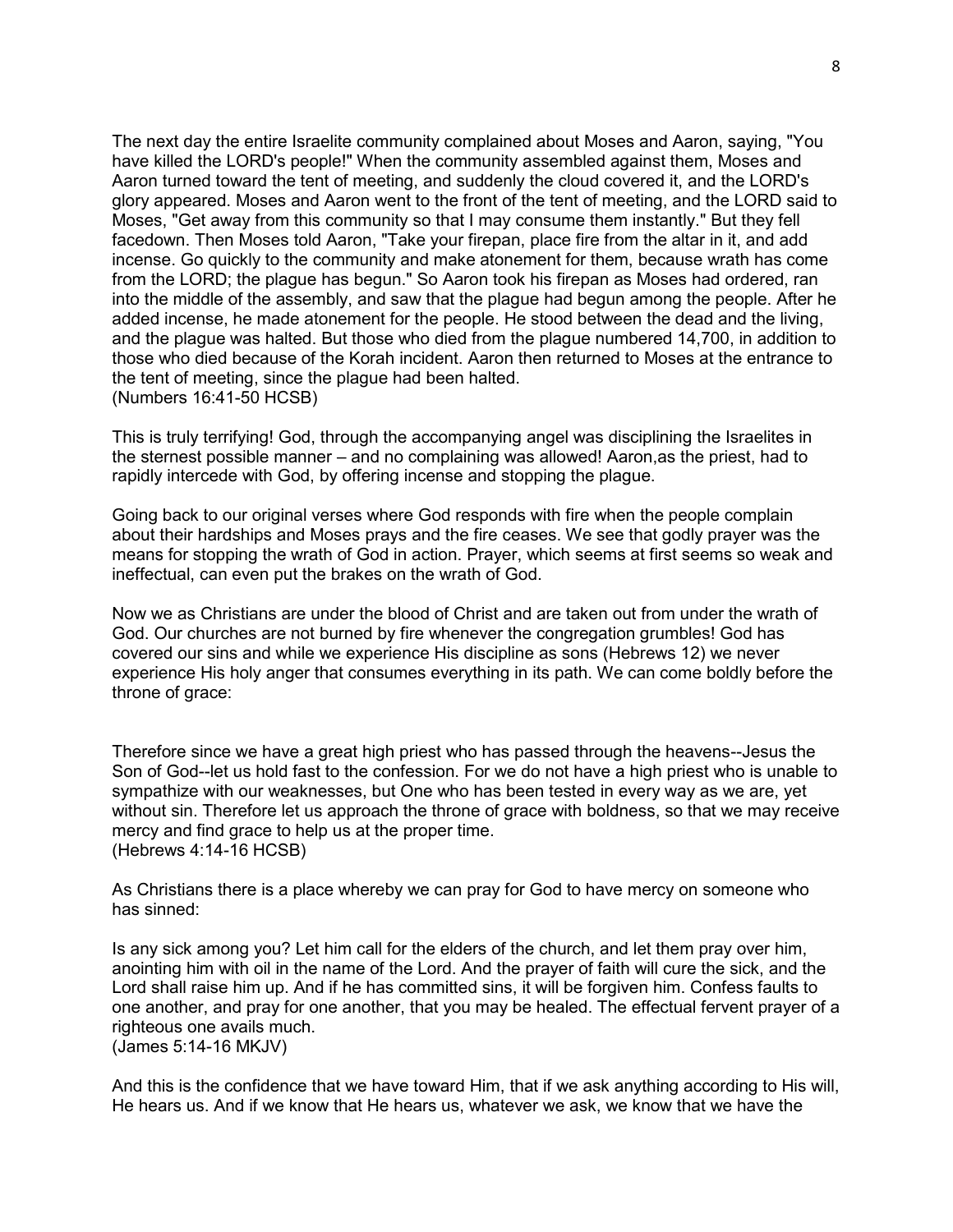petitions that we desired of Him. If anyone sees his brother sin a sin not to death, he shall ask, and He shall give him life for those that do not sin to death. There is a sin to death, I do not say that he shall pray for it. All unrighteousness is sin, and there is a sin not to death. (1 John 5:14-17 MKJV)

Even in the Christian community there was a need for confessing sin and being prayed for and forgiven so that the grace of God could flow in healing. If a person commits a sin, and another prays for him, then God will "give him life" 1 John 5:16, 17).

Even though the age of taboos and of immediate spiritual retaliation by God has passed there is still a place for interceding with God on behalf of those who have sinned. We can bring mercy and grace to bear and stop situations getting worse – just through our loving and forgiving prayers.

I do not want to frighten anyone, but I do think that we should take sin seriously - as both Jesus and the apostles did. I think our modern rationalism has caused us to lose some of our holy awe and to lack the proper respect for God.

Nevertheless this is about prayer – and prayer brings us grace and mercy in times of need, and mercy triumphs over judgment (James 2:13) so let us pray that God will be merciful to those among us who have sinned.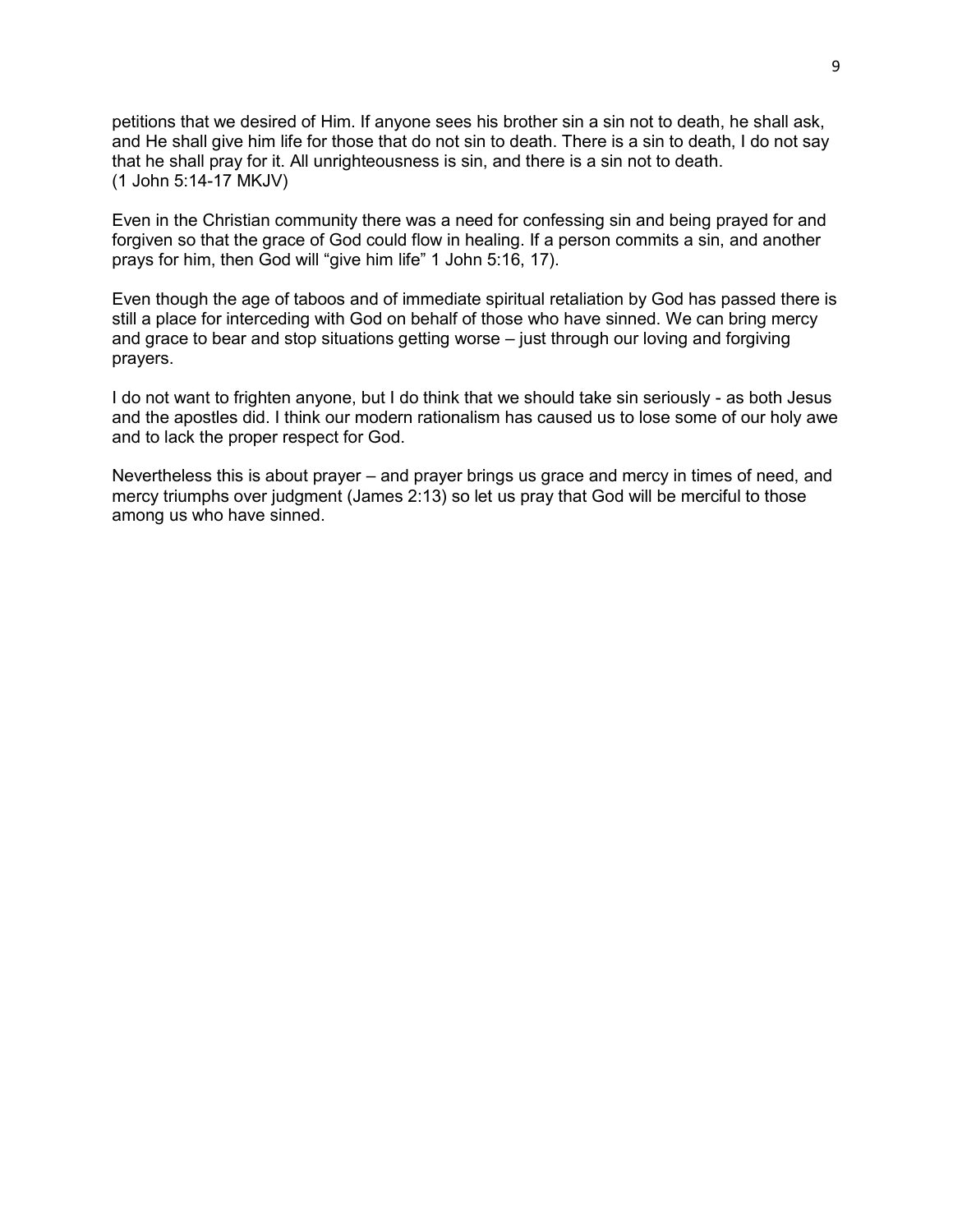# **Prayers and Plagues**

**Exodus 8:12-14 MKJV** And Moses and Aaron went out from Pharaoh. And Moses cried to Jehovah because of the frogs which He had brought against Pharaoh. (13) And Jehovah did according to the word of Moses. And the frogs died out of the houses, out of the villages, and out of the fields. (14) And they gathered them in heaps and heaps. And the land stank.

**Exodus 8:30-31 MKJV** And Moses went out from Pharaoh and prayed to Jehovah. (31) And Jehovah did according to the word of Moses. And He removed the swarms from Pharaoh, from his servants, and from his people. There remained not one.

**Exodus 9:22-33 MKJV** And Jehovah said to Moses, Stretch forth your hand toward heaven, so that there may be hail in all the land of Egypt, upon man, and upon beast, and upon every herb of the field, throughout the land of Egypt. (23) And Moses stretched forth his rod toward heavens. And Jehovah sent thunder and hail, and the fire came down to the ground. And Jehovah rained hail upon the land of Egypt. (27) And Pharaoh sent and called for Moses and Aaron, and said to them, I have sinned this time. Jehovah is righteous, and I and my people are wicked. (28) Pray to Jehovah, for it is enough. Let there be no mighty thunderings and hail. And I will let you go, and you shall stay no longer. (29) And Moses said to him, as soon as I go out of the city, I will spread abroad my hands to Jehovah. The thunder shall stop, and the hail will not be any more, so that you may know that the earth is Jehovah's. ... (33) And Moses went out of the city from Pharaoh, and spread abroad his hands to Jehovah. And the thunder and hail stopped, and the rain was not poured upon the earth.

In these three verses we see spectacular and immediate answers to prayer by Moses. In two of them we see the phrase "and Jehovah did according to the word of Moses..." this is a clear case of prayer as delegated authority from God.

God gives Moses a certain amount of spiritual authority, and in that realm, what Moses says goes – and God will back it up. This is just like in a large corporation, if a trusted manager fires someone for misbehavior then the "big boss" will stand behind the manager's decision all the way. God stood behind Moses' decisions and backed them up.

We see an increasing boldness in Moses as he becomes aware of having God's backing, at first he pleads and cries out (Exodus 8:12-14), next he prays (Exodus 8:30-31), finally he just takes his rod and spreads out his hands and things stop (Exodus 9:33). Moses was no longer a mere supplicant, instead he was actually an independent enforcer of the will of God.

Christians are sometimes too fond of asking permission from God. Sometimes God just wants us to act decisively in His delegated power. God has given us authority to heal, cast out demons and do works of power in His name. We do not have to 'ask for permission' before we cats out a demon. We just need to rebuke it in Jesus' name! We have the power and God will always back us up when we use it. In fact many of the prayers in the New Testament are in command format e.g. "In the name of Jesus Christ of Nazareth, rise up and walk..." (Acts 3:6) and this format indicates that the apostles are exercising delegated spiritual authority on God's behalf.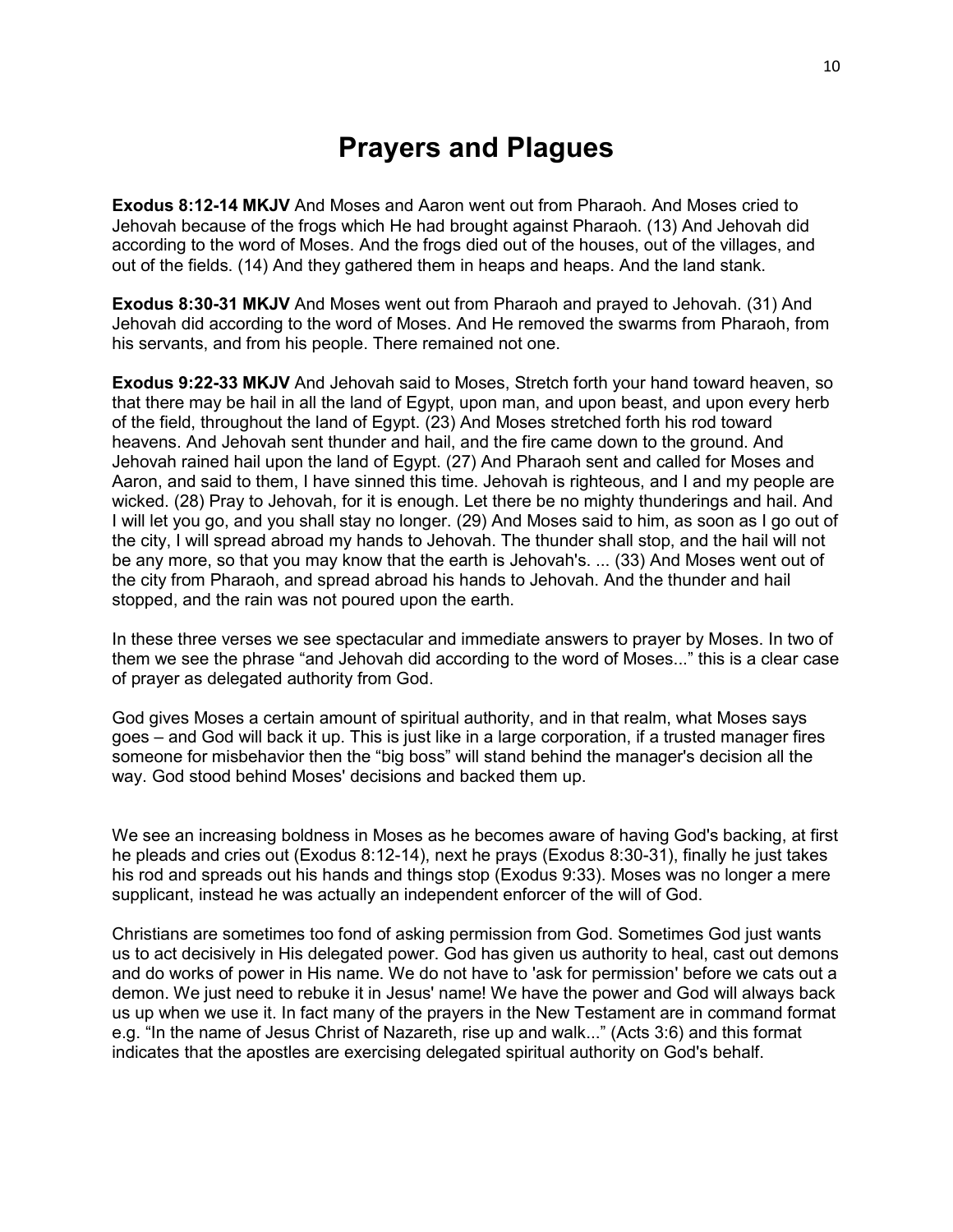That immediately raises the question of how much power has God given to us and when can we use it? Jesus seems to strongly indicate that our authority is according to our faith:

**Matthew 17:20 MKJV** And Jesus said to them, Because of your unbelief. For truly I say to you, If you have faith like a grain of mustard seed, you shall say to this mountain, Move from here to there. And it shall move. And nothing shall be impossible to you.

**Matthew 21:21-22 MKJV** Jesus answered and said to them, Truly I say to you, If you have faith and do not doubt, you shall not only do this miracle of the fig tree, but also; if you shall say to this mountain, Be moved and be thrown into the sea; it shall be done. (22) And all things, whatever you shall ask in prayer, believing, you shall receive.

(Note that we do not ask God to move the mountain, we use delegated authority to tell the mountain to move 'say to this mountain'.)

Moses had a close relationship with God that caused him to humbly trust God and to have great faith and thus great spiritual authority. We tend to think that we need to be either very virtuous and saintly or very learned and full of theology before we can have such faith. However both Scripture and church history testify to the fact that sometimes unlearned ordinary believers can also have great faith.

Faith comes from taking God seriously and paying heed to His Word implanted in our souls. Faith comes from hearing and hearing from the word of Christ. Faith is not an emotion (though it may produce emotions or be associated with emotions). Faith is an abiding secure decision of the will to truly trust and believe God.

Moses had taken on God's commission to liberate the Israelites from Egypt and to use the special rod that God had given him for this purpose. Moses knew that this was totally God's enterprise that what needed to be done for its success would have God's approval. As Hudson Taylor used to say: "God's work done in God's way will never lack God's supply". God's calling is God's enabling and God's empowering.

If God has called you to a particular ministry then you can act in His delegated power to complete the work that is required. If your task is set up a city-wide crusade then God will be with you and empower you to do all that is required to make that a success.

There is of course the 'fine line between faith and folly' that can be summed up as follows:

- 1. Faith is believing what God has said
- 2. Unbelief is refusing to believe what God has said
- 3. Folly and presumption is believing God has said something when He has said nothing of the kind.

For instance I do not believe that anyone can 'have faith' to win the Powerball lottery – that would be a clear case of folly and presumption.

Anyway the lesson from today's verses is that God is with us and gives us delegated spiritual authority to carry out His will, and that He will back up our decisions, answer our prayers and move mountains at our command.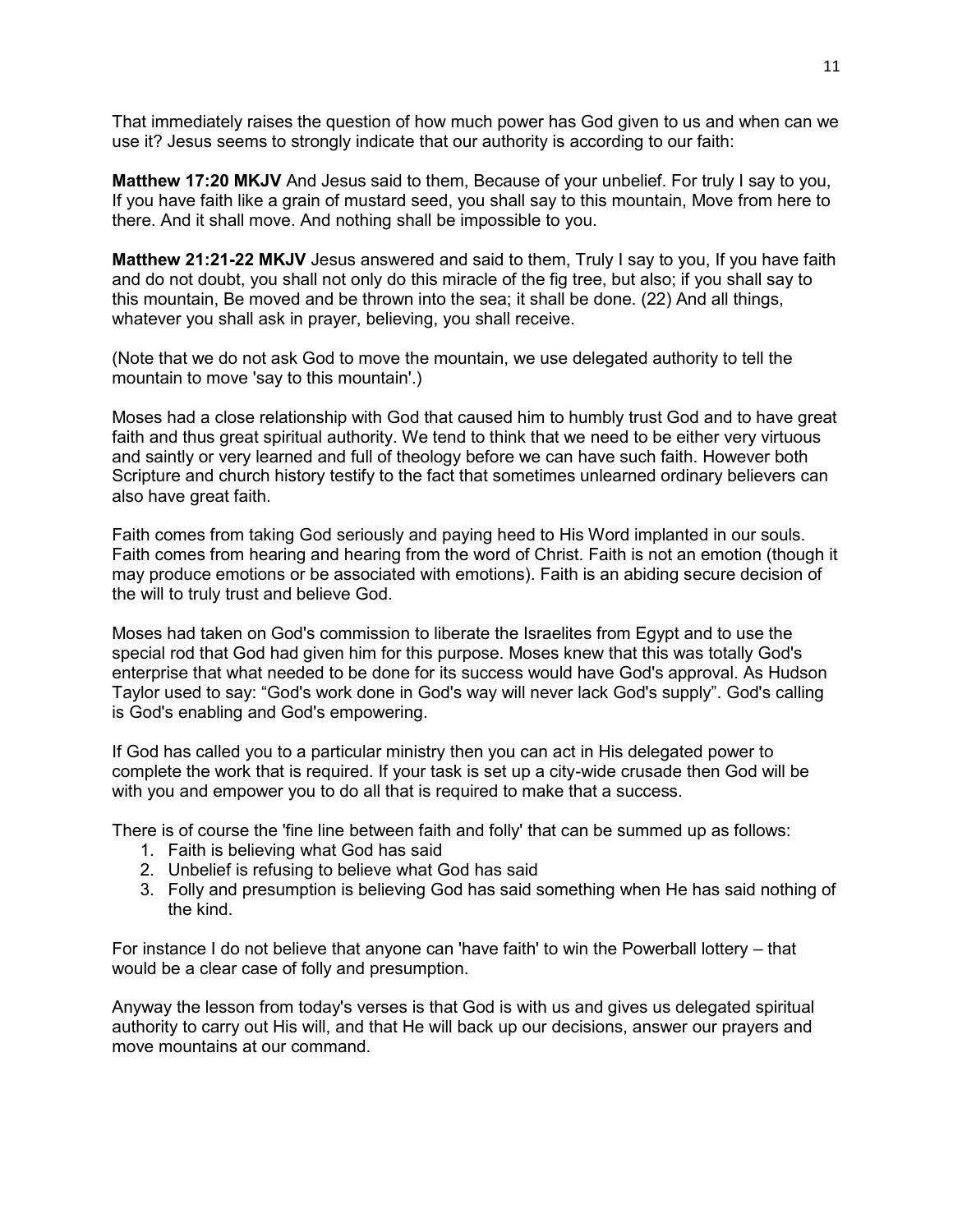#### **Intercession for God's People**

**Exodus 32:7-14 MKJV** And Jehovah said to Moses, Go! Get down, for your people, whom you brought out of the land of Egypt, are corrupted. (8) They have turned aside quickly out of the way which I commanded them. They have made them a molten calf, and have worshiped it, and have sacrificed to it, and said, These are your gods, O Israel, who have brought you up out of the land of Egypt. (9) And Jehovah said to Moses, I have seen this people, and behold, it is a stiff-necked people. (10) And now leave Me alone, so that My wrath may become hot against them and so that I may consume them. And I will make of you a great nation. (11) And Moses prayed to Jehovah his God, and said, Jehovah, why does Your wrath become hot against Your people whom You have brought forth out of the land of Egypt with great power and with a mighty hand? (12) Why should the Egyptians speak and say, He brought them out for harm, to kill them in the mountains and to consume them from the face of the earth? Turn from Your fierce wrath, and be moved to pity as to this evil against Your people. (13) Remember Abraham, Isaac, and Israel, Your servants, to whom You swore by Your own self, and said to them, I will multiply your seed as the stars of the heavens, and all this land that I have spoken of will I give to your seed, and they shall inherit it forever. (14) And Jehovah repented as to the evil which He spoke of doing to His people.

**Exodus 32:31-35 MKJV** And Moses returned to Jehovah, and said, Oh, this people have sinned a great sin, and have made themselves gods of gold. (32) And now will You forgive their sin! And if not, I pray You, blot me out of Your book which You have written. (33) And Jehovah said to Moses, Whoever has sinned against Me, I will blot him out of My book. (34) And now go, lead the people to the place of which I have spoken to you. Behold, My Angel shall go before you. And in the day of My visitation I will visit their sin upon them. (35) And Jehovah plagued the people because they made the calf, which Aaron made.

I stand amazed at Moses' dedication to his people! Through thick and thin He prays for them even though they infuriate him with their stubborn sinfulness. What pastor coming back from a mountain-top spiritual retreat with a great spiritual message would like to see a large golden calf in the middle of the sanctuary and the people engaged in immoral pagan worship!

But Moses prays for them and even puts himself on the line between them and God. God even seems to calm Moses' dramatic zeal a bit: "And Jehovah said to Moses, Whoever has sinned against Me, I will blot him out of My book. And now go, lead the people to the place of which I have spoken to you."

In other words "Your job is not to sacrifice yourself, rather your job is much more prosaic - now get on with leading My people." This is a helpful reminder that our calling is often to the less spectacular elements of the ministry and that "burning out" is often not as useful as "staying the course faithfully".

Moses has become so bold in prayer that he dares to respectfully disagree with God! Jehovah, why does Your wrath become hot against Your people whom You have brought forth out of the land of Egypt with great power and with a mighty hand?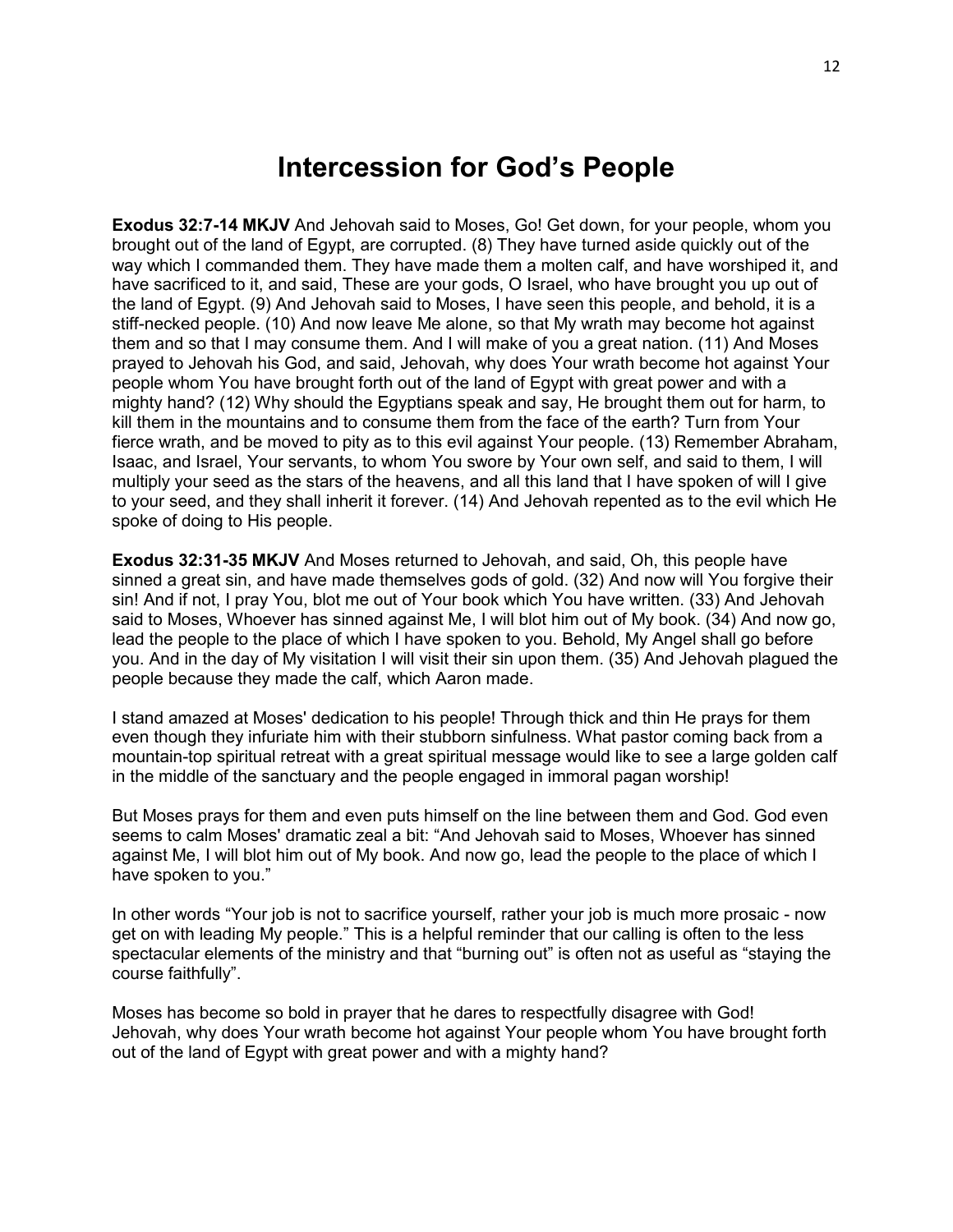Moses has discovered the Reasonable God – that is that we have a God who can be reasoned with. A God who is amenable to persuasion and is not merely a pompous Middle Eastern dictator (e.g. Pharaoh) in heavenly garb! God is all-powerful but He is not a petty tyrant. Of course God always has the decisive final say.

Moses has a real relationship with God. **Exodus 33:11 MKJV** And Jehovah would speak to Moses face to face, as a man speaks to his friend. Dialogue seems to be part of this relationship with God and issues are discussed between Moses and the Lord:

**Exodus 33:12-17 MKJV** And Moses said to Jehovah, Behold, You say to me, Bring up this people. And You have not told me whom You will send with me. Yet You have said, I know you by name, and you have also found grace in My sight. (13) Now therefore, I pray You, if I have found grace in Your sight, make me see now Your ways, that I may know You, that I may find grace in Your sight. And consider that this nation is Your people. (14) And He said, My presence shall go with you, and I will give you rest. (15) And he said to Him, If Your presence does not go with me, do not carry us up from here. (16) For in what shall it be known that I and Your people have found grace in Your sight? Is it not in that You go with us? So we shall be separated, I and Your people, from all the people that are upon the face of the earth. (17) And Jehovah said to Moses, I will do this thing also that you have spoken. For you have found grace in My sight, and I know you by name.

Here we see God saying to Moses: For you have found grace in My sight, and I know you by name. This is about as clear a statement of personal relationship as you can get! Moses was able to intercede for the people of Israel because Moses knew God and was known by God.

Moving forward to the New Testament – we who have believed in Jesus have received grace upon grace and are given the authority and power to become sons of God and co-heirs with Jesus Christ. God has given us grace and knows us by name. We are in a similar spiritual position to Moses, not because of our own power or godliness, but only because of the shed blood of Jesus and faith in His name!

God has called us to be "kings and priests" (1 Peter 2:9, Revelation 1:6, 5:10) and that means that we a) have authority and b) that we have direct access to God to intercede for others.

The New Testament is very bold in describing our priestly access to God and says that we can "come boldly before the throne of grace" (Hebrews 4:16) and that we have "this access in which we stand" (Romans 5:1-5). So we are in a position where we can turn God's wrath away from certain situations and intercede for kings and governments and those in authority, or pray for laborers to be thrust out into the Harvest.

Moses reasoned with God on the basis of God's glory, God's character and the fulfillment of God's plans. Thousands of years later we also can stand on the numerous promises of Scripture (which were not written in Moses' day) and on the shed blood of Jesus Christ. When the people of God fail badly, when nations turn to sin, when the world disappoints us, it is then we can come to a patient, kind and gracious God and ask for mercy.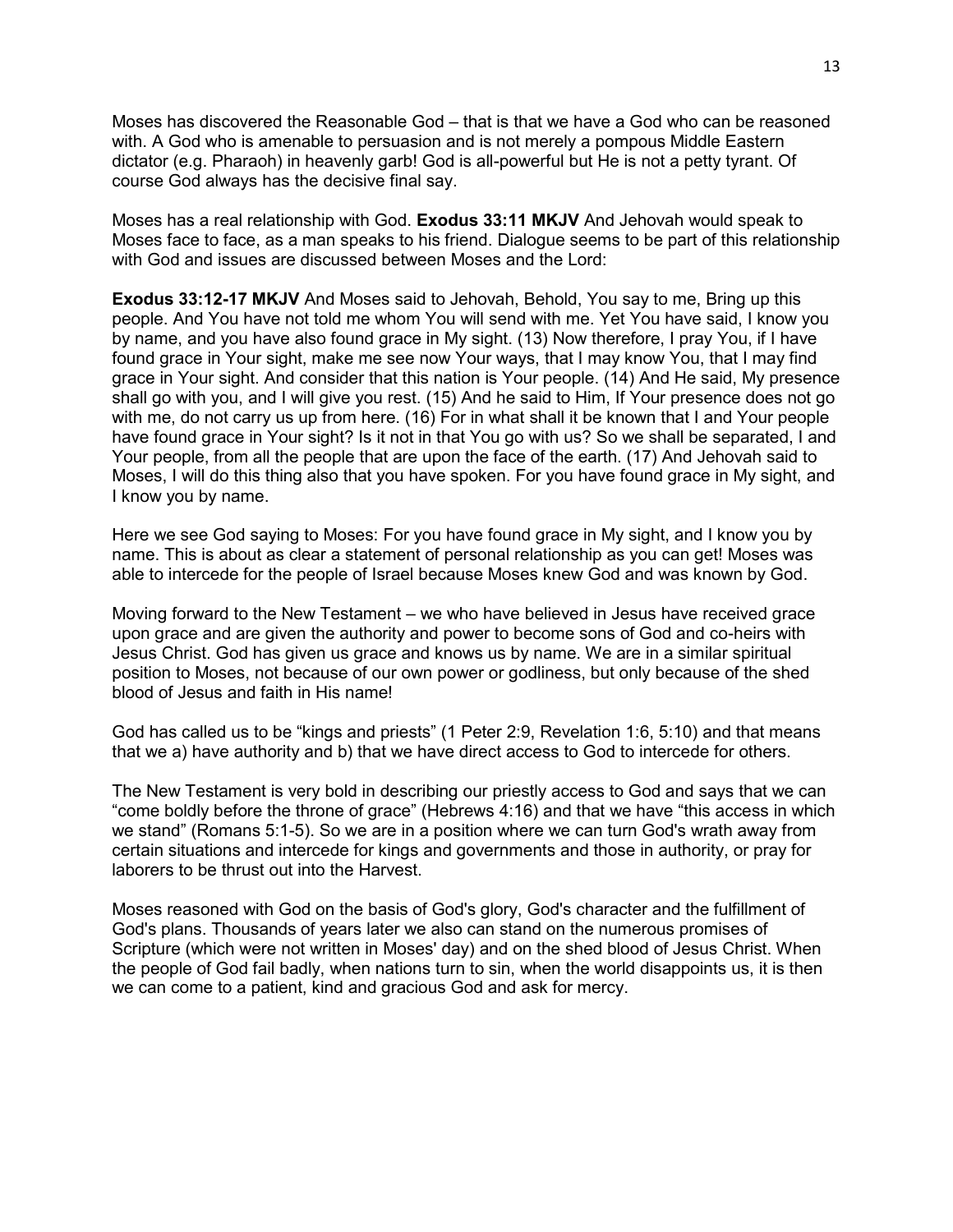# **Samson's Prayer for Revenge**

**Judges 16:25-31 MKJV** And when their hearts were merry, it happened that they said, Call for Samson and he will make sport for us. And they called for Samson out of the prison house. And he made sport for them, and they set him between the pillars. (26) And Samson said to the lad who held him by the hand, Allow me to feel the pillars upon which the house stands, so that I may lean upon them. (27) Now the house was full of men and women. And all the lords of the Philistines were there. And on the roof were about three thousand men and women who watched while Samson made sport. (28) **And Samson called to Jehovah and said, O, Lord Jehovah, remember me, I pray You, and strengthen me, I pray You, only this once, O God, so that I may be at once avenged of the Philistines for my two eyes.** (29) And Samson took hold of the two middle pillars upon which the house stood, and on which it was held up, of the one with his right hand, and of the other with his left. (30) And Samson said, Let me die with the Philistines. And he bowed himself mightily, and the house fell upon the lords and upon all the people in it. So the dead whom he killed at his death were more than those he killed in his life. (31) Then his brothers and all the house of his father came down, and took him, and brought him up and buried him between Zorah and Eshtaol in the burying-place of Manoah his father. And he judged Israel twenty years.

A broken and blinded Samson cries out to God for strength so that he might be able to take revenge 'for his two eyes'. Now we know the outcome, but what were some ways in which God might have answered Samson's prayer (but did not)?

- 1. Sorry Samson, you really messed up, I am not answering your prayers any more.
- 2. Samson, asking for revenge is unspiritual and petty, I will not give you physical strength instead I will help you to meekly bear your humiliations which will be good for your soul.
- 3. Samson, your wording is incorrect, you must use more flowery language if you expect me to hear you.
- 4. Samson, why all this anger, why don't you share the gospel with them instead?
- 5. No can do, once the hair gets cut the power is gone, you lost your anointing and you are powerless forever – it is the hair that counts.
- 6. Maybe later Samson I think you should suffer a little longer and be patient, it will be good for your soul.
- 7. Samson you should stop worrying about your two eyes and be more concerned with My glory.

Now God did NOT answer Samson in any of these cold, heartless and super-spiritual ways! God honored Samson's manly dignity and his desire to die an honorable death. God looked on the heart cry and had mercy on Samson's miserable and wretched imprisonment. God is NOT cold, aloof, petty or judgmental. And God is not afraid of creating a bit of a mess.

The seven wrong responses above are typical of some kinds of Christians who run around wanting everyone to be perfect in some idealized way that fits their doctrinal misconceptions. God is not like such people. God is not like the Pharisees, the scribes or the Sadducees. God is like Jesus. God recognizes our humanity and hears the deepest cries of our spirit.

God answers our prayers just as we are. God comes through for us no matter how blinded, broken, sinful, enchained and humiliated we may be. God does not require that we be perfect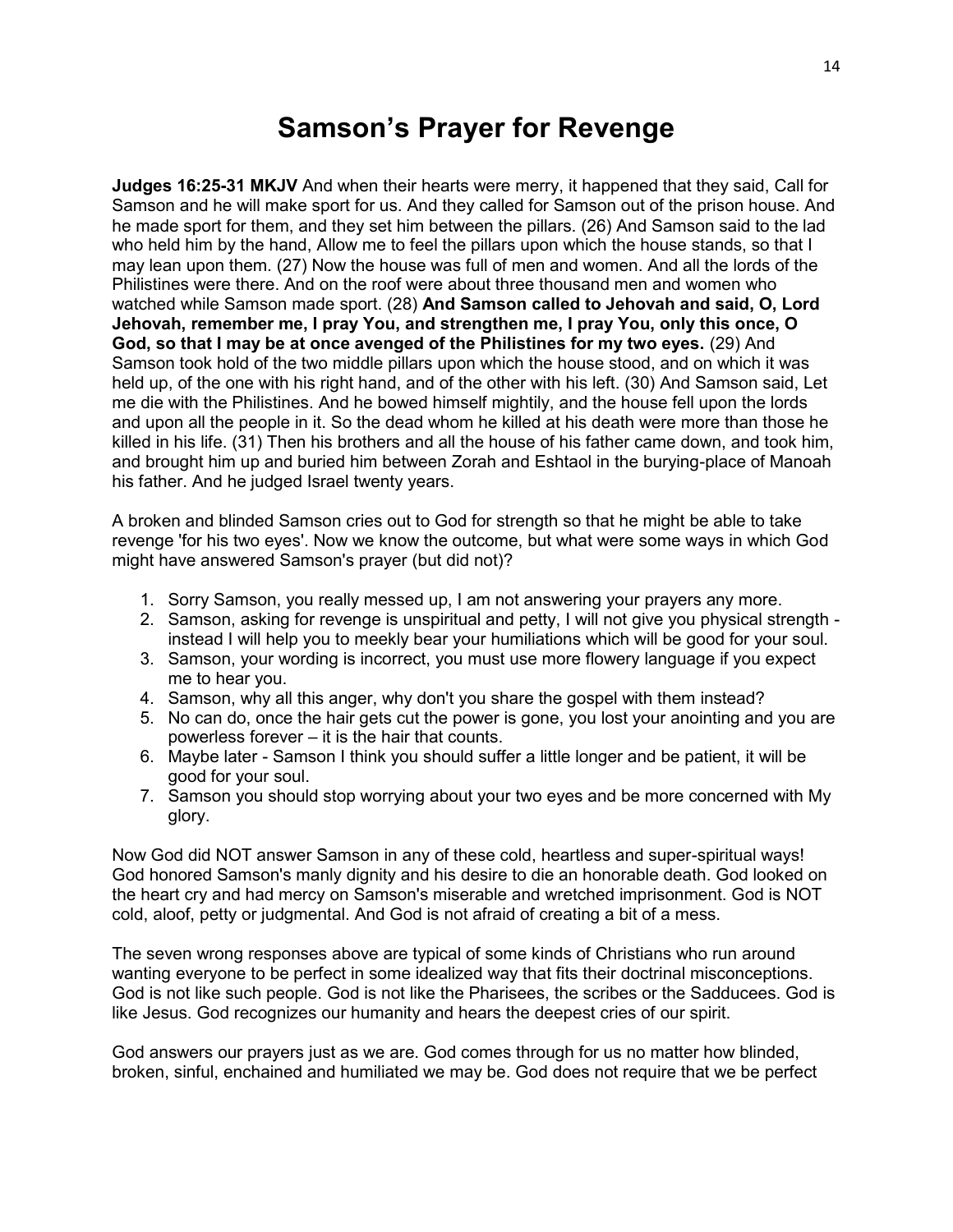before we are heard in Heaven - or that we pray a prayer with the highest and most proper theology.

Some may say that Samson did not "deserve" to have his prayer answered - yet it was answered, because God is kind and gracious and loving. Even in his disgrace and humiliation God was still in relationship with Samson. Samson may have been ashamed of Samson, but God was not ashamed of Samson and He stood by His hurting servant.

There is a school of thought that says that prayers should always be positive and not be about our hurt, anger or feelings of injustice. According to this view it is OK to pray for the salvation of Namibia but we should not ask God to take revenge on the criminal who raped our daughter. In such cases we should just accept the evil and forgive and move on dealing with our anger ourselves and not letting anger, revenge, hurt and humiliation enter into our prayer life. This view is false and is plainly contradicted in about half the Psalms and even in the New Testament, here are just three brief examples:

**Psalms 88:1-7 MKJV** ... O Jehovah, the God of my salvation, I have cried day and night before You. (2) Let my prayer come before You; bow down Your ear to my cry. (3) For my soul is full of troubles, and my life draws near the grave. (4) I am counted with those who go down to the Pit; I am like a feeble man; (5) free among the dead, like the slain that lie in the grave, whom You remember no more; and by Your hand they are cut off. (6) You have laid me in the lowest pit, in darkness, in the deeps. (7) Your wrath lies hard on me, and You have afflicted me with all Your waves. Selah.

**Psalms 144:5-8 MKJV** Bow down Your heavens, O Jehovah, and come down; touch the mountains, and they shall smoke. (6) Cast forth lightning and scatter them; shoot out Your arrows and destroy them. (7) Send Your hand from above; rescue me, and deliver me out of great waters, from the hand of a foreigner's sons; (8) because their mouth has spoken vanity, and their right hand is a right hand of lies.

**Revelation 6:9-12 MKJV** And when He had opened the fifth seal, I saw under the altar the souls of those who had been slain for the Word of God, and for the testimony which they held. (10) And they cried with a loud voice, saying, Until when, Master, holy and true, do You not judge and avenge our blood on those who dwell on the earth? (11) And white robes were given to each one of them. And it was said to them that they should rest yet for a little time, until both their fellow servants and their brothers (those about to be killed as they were ) should have their number made complete. (12) And when He had opened the sixth seal, I looked, and behold, there was a great earthquake. And the sun became black as sackcloth of hair, and the moon became like blood.

God is not a neat, precise fussy old woman who picks holes in everyone's behavior. God is bighearted, real, strong and able to deal with battles, wars, messy justice and the stuff of life. God did avenge Samson and David and He will avenge the martyrs under the altar in due time. It is not for us to take our own revenge, but we can trust that God will understand our hurt and hear our prayer.

God listens to our spirit and to our cry for connection with Him. God heard the deep cry of Samson's soul, recognized it for what it was, and granted it. It was a spiritual transaction that occurred out of the sincere depths of the honest and open relationship that was between God and Samson. God does not want us to 'fake' our spirituality. He wants us to be open and honest with Him, even if it is as negative as Psalm 88 (read it sometime).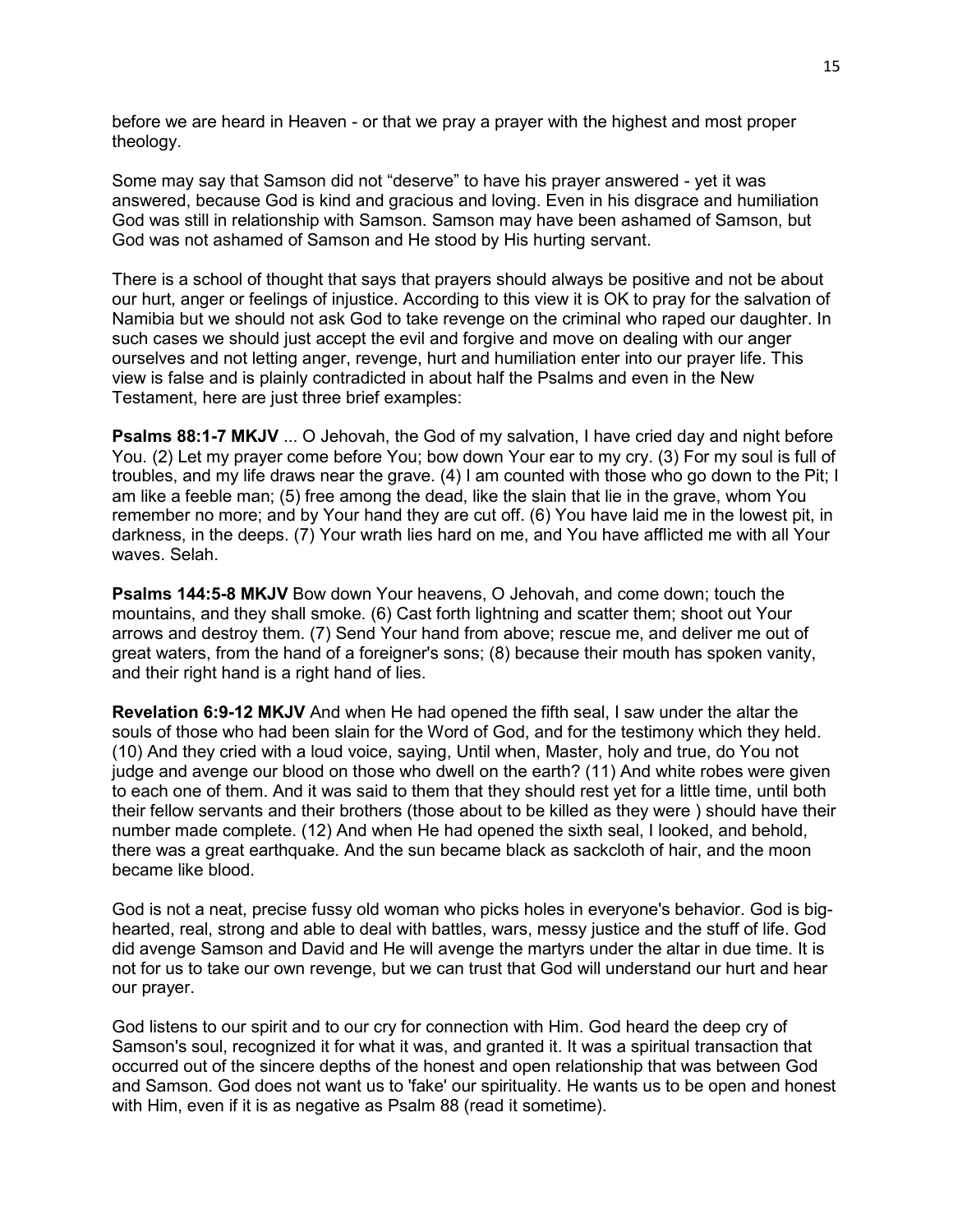Our prayers need to be from our real self, and not from our imaginary spiritual self. The imaginary spiritual self is created when we conform to others and become concerned with earning 'brownie points' in church. It can become so much of a part of us that we identify with it, deceiving both ourselves and others – but not God. The Pharisee in Luke 18 who starts his prayer "I thank you Lord that I am not like other men" was celebrating this imaginary spiritual self. However it was the publican that prayed "Lord, have mercy on me a sinner' (from his real self) that went home justified!

The concerns of our real self are often not very lofty and sometimes we may even feel a little ashamed of them. They may involve a lot of health, wealth and happiness stuff or be painful personal issues with our family, friends and networks of relationships. God still honors this, while also helping us to pray for His Kingdom. In 1 Chronicles 4:9,10, Jabez prays a real and simple prayer for everyday concerns and yet he was heard!

God is a God of real people praying real prayers in the midst of real-life situations and He honors and answers such prayers. God is not cold, aloof or super-spiritual and He is not checking your prayer for its grammar and theology. God is listening to the real, earnest desires of your heart hoping that when the critical moment comes you will call on Him for the mighty strength that only He can provide.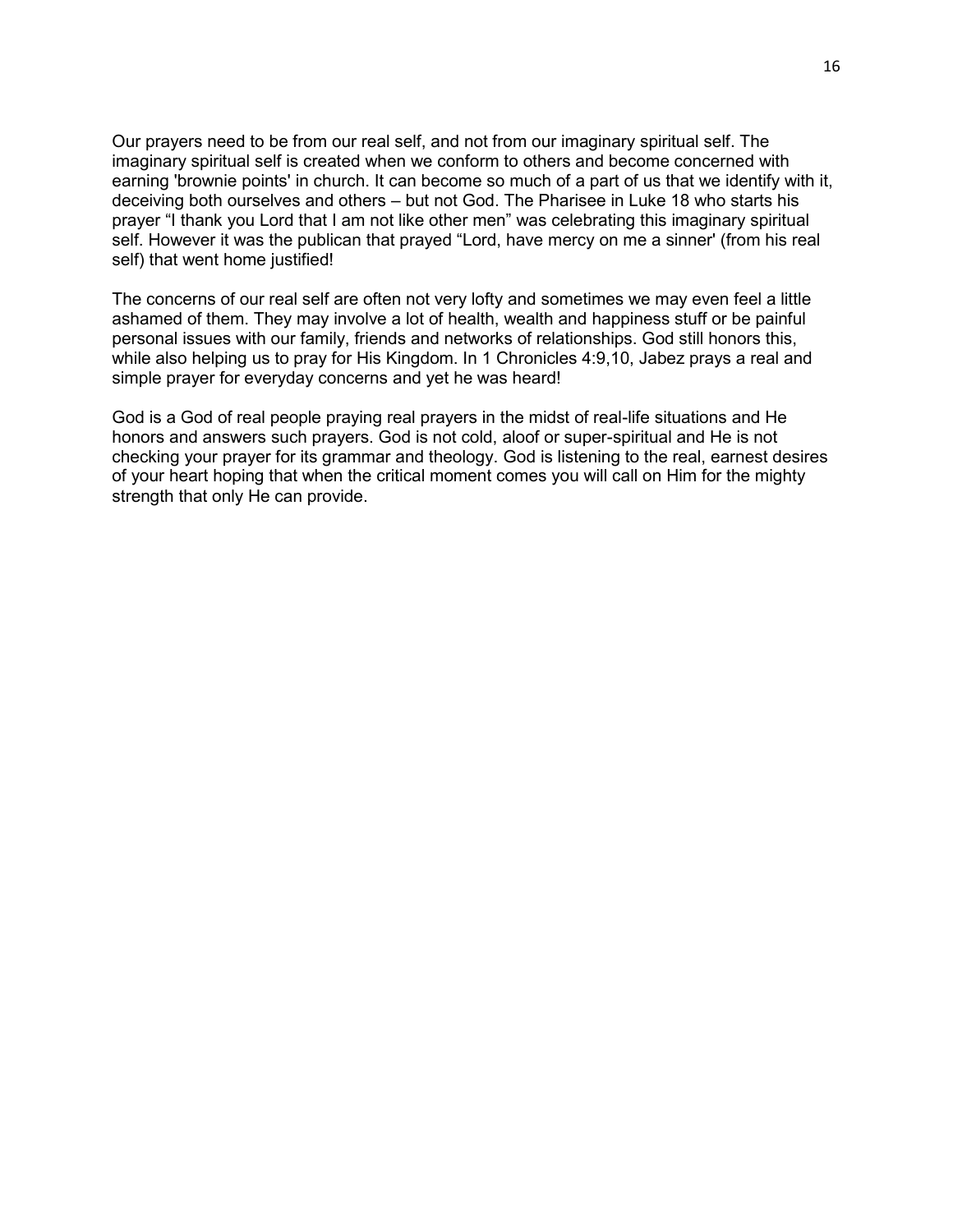### **Negative Prayers**

**Psalms 88:1-18 MKJV** A Song. A Psalm for the sons of Korah. To the Chief Musician. On Mahalath, to make humble. A Poem of Heman the Ezrahite. O Jehovah, the God of my salvation, I have cried day and night before You. (2) Let my prayer come before You; bow down Your ear to my cry. (3) For my soul is full of troubles, and my life draws near the grave. (4) I am counted with those who go down to the Pit; I am like a feeble man; (5) free among the dead, like the slain that lie in the grave, whom You remember no more; and by Your hand they are cut off. (6) You have laid me in the lowest pit, in darkness, in the deeps. (7) Your wrath lies hard on me, and You have afflicted me with all Your waves. Selah. ... (13) But to You I have cried, O Jehovah; and in the morning my prayer shall go before You. (14) O Jehovah, why do You cast off my soul? Why do You hide Your face from me? (15) I am afflicted and ready to die from my youth up; while I suffer Your terrors, I pine away. (16) Your fierce wrath goes over me; Your terrors have cut me off. (17) They surrounded me like waters all the day long; they have come together around me. (18) You have taken lover and friend far from me, and those who know me into darkness.

As I browsed the supermarket shelves I came across a controversial book called The Secret which got 2 whole episodes of Oprah dedicated to it. Its whole message is the "Law of Attraction" - that we get what we picture intensely and think about, and that we should never picture negative things or they will happen to us. According to The Secret it is the positive condition of our psyche that answers our prayers and by implication not a sovereign and compassionate Father in Heaven.

The Bible never tells us to go around 'being positive' and many of the Psalms are heart-rending cries from the depths of people's souls. For instance Psalms 22, 44 and 88 are cries of great desolation and grief which do not paint "pretty pictures" of reality. The Bible is always honest, truthful and realistic. Job was rewarded by God not because he was happy, positive and so forth (he wasn't) but because he was honest, faithful and held on to God in the midst of pain and trial. And the cry of Jesus on the cross "My God, My God, why have you forsaken me.." is the precise opposite of most New Age thinking.

So pervasive is this New Age thought that I am going to take this whole study to debunk it and then to replace it with a biblical perspective.

Firstly Christian prayer is directed to Heaven, to the Father, who is upon the Throne and who acts with authority. Prayer is not attraction to us, it is instead a dealing with God. It is dealing with a holy authority. We either request that authority (God) to act on our behalf, or we use authority that He has already given us (as in command prayer). God is not an abstract principle of thought, rather He is an intelligent and wise being who can see past a person's mental images and emotional states and who answers requests according to His will. God is personal and relational and external to us.

Secondly while we need to have faith that God will act we do not need to be in a certain emotional state for Him to do so. God often rescues people who are in utter despair! The Psalmist says in Psalm 88: O Jehovah, the God of my salvation, I have cried day and night before You. (2) Let my prayer come before You; bow down Your ear to my cry. (3) For my soul is full of troubles, and my life draws near the grave. (4) I am counted with those who go down to the Pit; I am like a feeble man;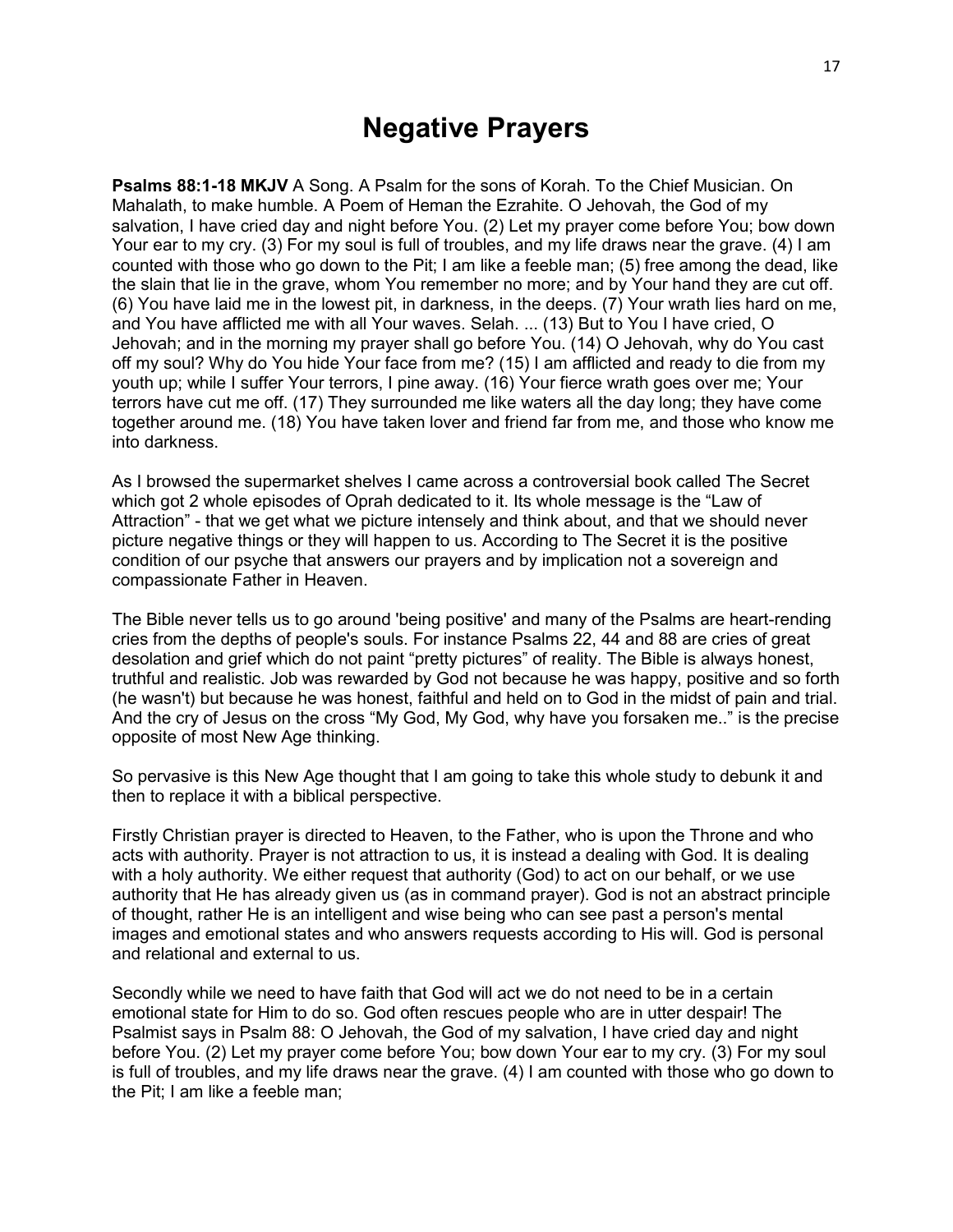We can see that the Psalmist had faith and trust in God and was a prayerful person but his situation was desolate and awful and that is how he felt. God wants real live saints not selfdeluded perpetual positive thinkers!

Thirdly the doctrine of attraction short-cuts character formation and induces people to live in a hyped-up version of virtual reality where it is the picture in the mind that counts – not the character of the heart; and where good things come to those who vividly imagine them! But the Bible says good things come to those who wait in faith and who lead righteous lives.

**Psalms 84:11 MKJV** For Jehovah God is a sun and shield; Jehovah will give grace and glory; no good thing will He withhold from those who walk uprightly.

Fourthly Scripture teaches us the Protestant work ethic of leading wise, honest, diligent lives and doing good high-quality work which is justly rewarded by God and man. There is no work ethic in imagination! Trying to magically attract wealth, instead of earning it, is covetousness and idolatry!

Fifthly Christian prayer is in the spirit and is conscious and intelligent and pointed and deep and profound. Christian prayer is not a mere subconscious influence on reality! Christian prayer is the expression of the soul to God, via the spirit and is a decisive conscious act.

Getting back to the 'negative' prayers and prophecies such as Psalm 88, the book of Job, Lamentations, Psalms 22, 42, 43 and the judgments of the prophets and the doom of Revelation. These are inspired words from God - realistic, faith-filled cries for justice, mercy, deliverance and relief from persecution! God can cope with such! In fact God inspired them! They are His encouragements to us so that we can hold onto our faith in the darkest of hours.

We have a powerful, redeeming, rescuing Father in Heaven who can deliver us from the trials and troubles of life and who answers the groaning of His people (not just their positive images). We can be honest with God, and real with God and we can let Him know our pain and distress. We do not have to pretend with the God who knows all things!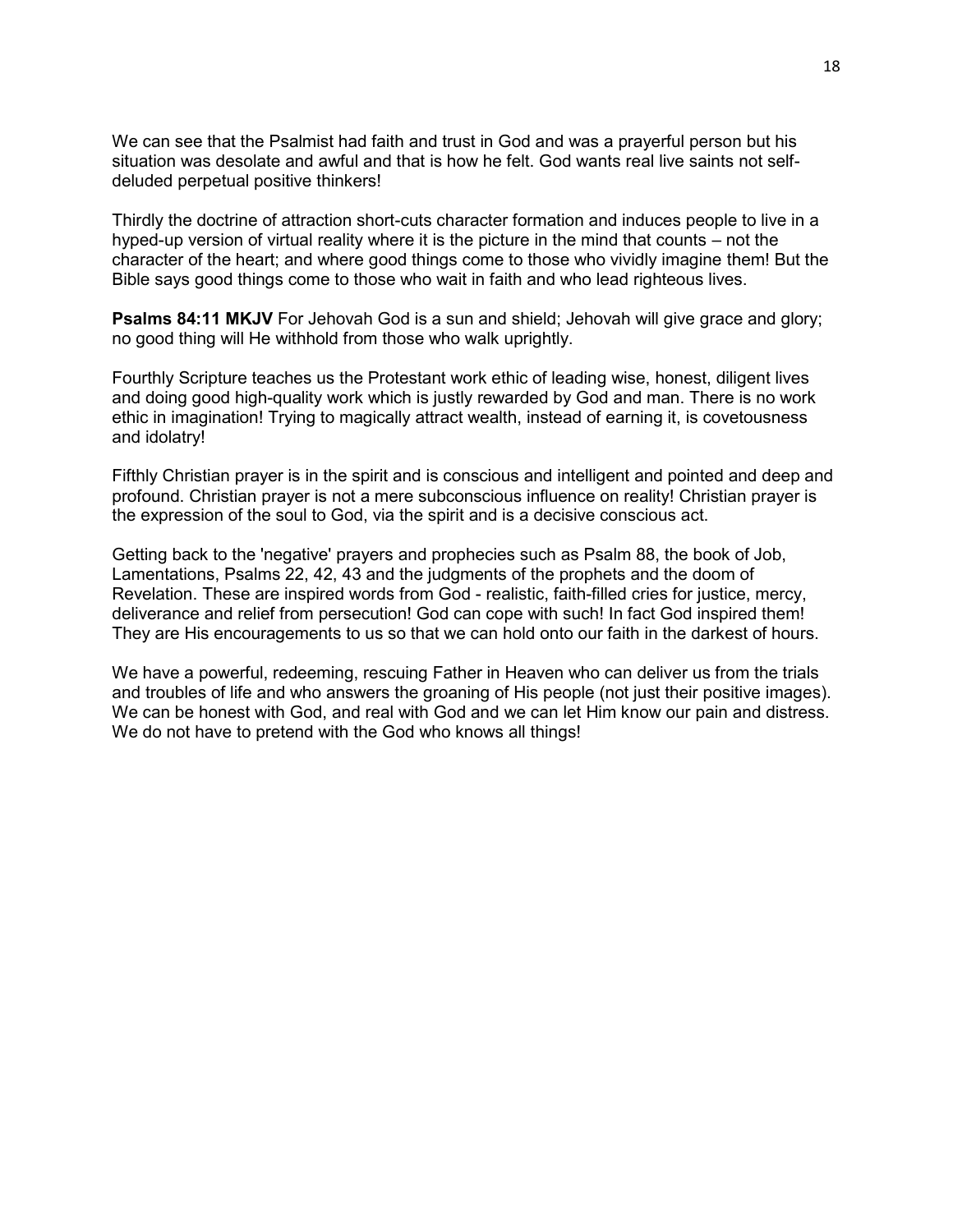# **The Fountain of the Praying One**

**Judges 15:18-19 MKJV** And he was very thirsty and called upon Jehovah and said, You have given this great deliverance into the hand of Your servant. And now shall I die with thirst, and fall into the hand of the uncircumcised? (19) But God cut open a hollow place and water came out there. And he drank, and his spirit came again, and he revived. Therefore, its name is called Fountain of the Praying One, which is in Lehi to this day.

Samson has just killed a thousand Philistines with the jawbone of a donkey and is appropriately tired, exhausted and thirsty. Samson cries out to God and complains that he is about to die of thirst, so God provides by opening up a spring so Samson can drink, a spring that exists to this day.

Ministry can tire us out and we can become spiritually dry and parched. At such times God will open a spring of refreshment that will not only bless us, but will bless those who come to that same spot in the future. These springs of refreshment are often opened up through prayer!

**Acts 3:19 MKJV** Therefore repent and convert so that your sins may be blotted out, when the times of refreshing shall come from the presence of the Lord.

The Fountain of the Praying One is the source of revival! It is prayer that opens up the heavenlies so that times of refreshing may come. In fact every major revival has been preceded by times of earnest prevailing prayer!

You have given this great deliverance into the hand of Your servant. And now shall I die with thirst, and fall into the hand of the uncircumcised?

Samson's prayer is one of earnest immediacy. It is not terribly reverent or polite, in fact it seems like a rather blunt complaint directed straight to God. It is Samson's human spirit speaking straight to God Himself. Even so it is a humble prayer that acknowledges that the victory over the Philistines was wrought by God.

God understands such rough reverence, and knows Samson is a warrior and not a poet. God looks past the lack of theology, and the absence of the titles and names of God, and answers the prayer anyway! It is not a pretty prayer but it still worked a miracle - much as the 'Lord help me' prayers of people in tight situations around the world are heard and answered every day.

God refreshed Samson physically but He wants to refresh us spiritually. He can open up a place, right there in the midst of the battlefield, where you will find rest for your souls. You do not have to hike off to a monastery (thought that still may be worthwhile), God can open up a spring that will bless you and bless others.

It might be a good friend or a small group that you join, or a good church, or a website or daily devotional like this one that speaks to you as you go about your ministry. God may show you new truths or open up your spirit to receive more and more from Him.

Such sweet places of refreshment often have to be brought into existence by earnest prayer. I do not know why it is so hard to find a good church, bible study group or prayer partner but part of the reason may be that the Devil works hard to keep us from grace.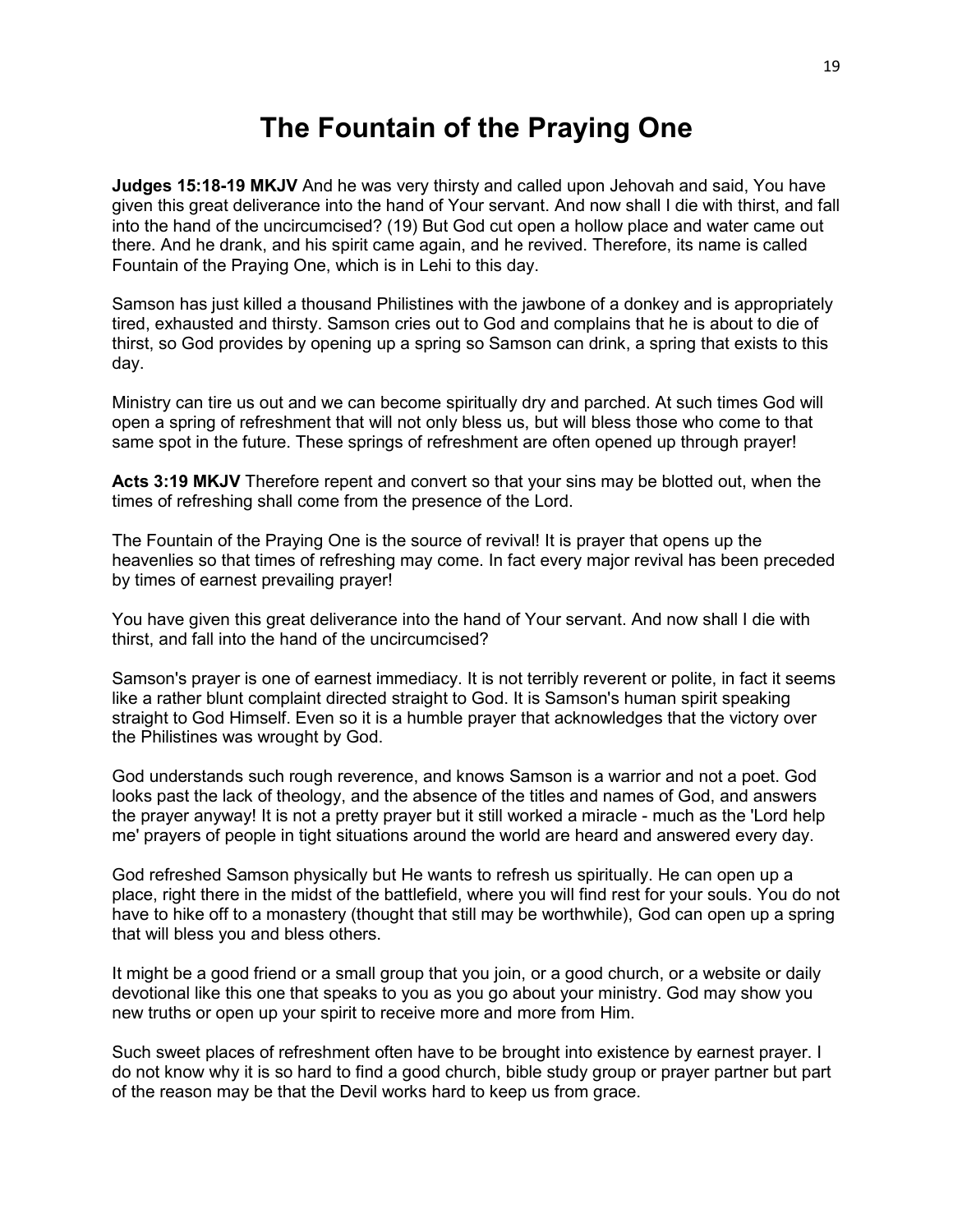Sometimes the spring of refreshment may be a biblical truth such as the sovereignty of God or the filling of the Holy Spirit. These truths can bless us and sustain us and when such light breaks forth from the Word of God it continually refreshes other people down the centuries.

The place of the spring is also the place of utter exhaustion and desperation. Samson was not just asking for a drink from a tap that he could turn on himself. He was on a mountain or hill (Ramath-Lehi, the Hill of the Jawbone) and not in a valley where the streams naturally run. He was in a hard, difficult and challenging place and that is precisely where God opened up the Spring Of The Praying One.

Notice that when Samson drank 'his spirit came again'. In the early days of the OT the spirit was strongly associated with physical vitality so when a person was tired and weak it was because their spirit had partially departed, and when the spirit totally departed they were, of course, dead. The Spirit produces spiritual vitality and energy in ministry. If we are 'low-batt' in our service it may well be that we need a drink from the Fountain of The Praying One.

Sometimes Christian workers are so busy that they do not realize that they are spiritually drained until they become lethargic, sick, emotional and irritable. I think daily quiet times and regular planned retreats about once every three months (for a day or two) are essential. Back in the days of the apostles life would slow down naturally during winter or during a Sabbath, a festival or a long journey at sea. When Paul got too frenetic God would throw him in prison! (And he would write epistles instead). In modern life the quiet patches are few are far between and so we need to plan for them and make time for them.

If we keep on going without drinking from the living waters we will 'fall into the hands of the Philistines' – that is we will fail in ministry and end up being a huge disgrace rather than being a mighty victor. In fact it is often just after the might victory that some preachers fall into sin! They let their ego get the better of them! They did not cry out to God for even more of His Spirit! Spiritual defeat will rapidly come to us if we go on in spiritual dryness and do not take care of our thirst for God.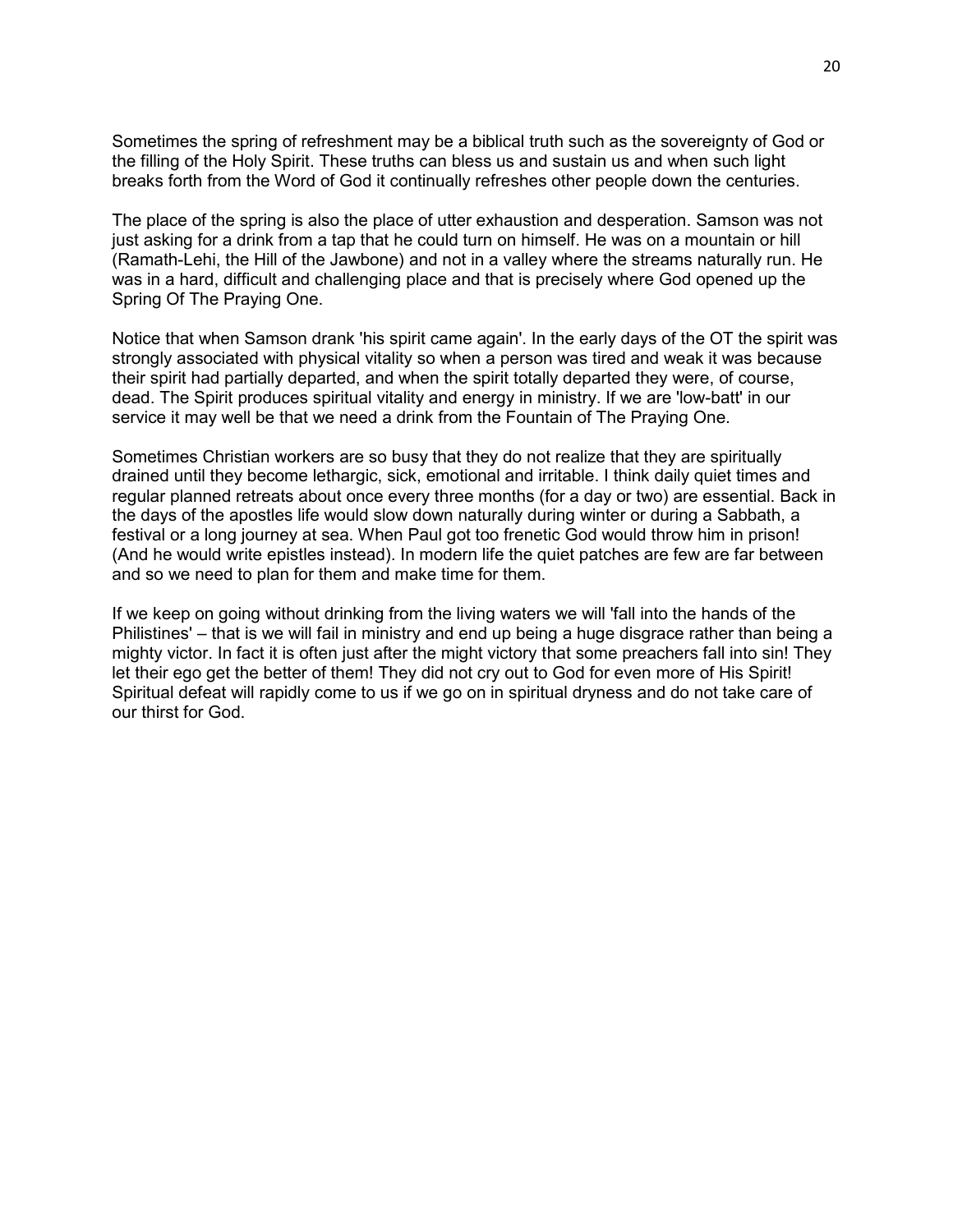# **Gideon's Fleece**

Judges 6:36-40 MKJV And Gideon said to God, If You will save Israel by my hand, as You have said, (37) behold, I will put a fleece of wool in the grain-floor. And if the dew is on the fleece only, and dry upon all the ground, then I shall know that You will save Israel by my hand, as You have said. (38) And it was so. For he rose up early in the morning and gathered the fleece together, and wrung the dew out of the fleece, a bowl full of water. (39) And Gideon said to God, Let not Your anger be hot against me, and I will speak but this once. I pray You, let me test but this once with the fleece. Let it now be dry only upon the fleece, and upon all the ground let there be dew. (40) And God did so that night. For it was dry upon the fleece only, and there was dew on all the ground.

Gideon is about to lead Israel into a do-or-die battle with the Midianites, Amalekites and all the 'sons of the East'. He has just had an extended visit from the Angel of the Lord who has commissioned him to deliver Israel:

**Judges 6:12-16 MKJV** And the Angel of Jehovah appeared to him, and said to him, Jehovah is with you, mighty warrior. (13) And Gideon said to Him, O, my Lord, if Jehovah is with us, why then has all this happened to us? And where are all His miracles which our fathers told us of, saying, Did not Jehovah bring us up from Egypt? But now Jehovah has forsaken us, and delivered us into the hands of the Midianites. (14) And Jehovah looked upon him and said, Go in your might, and you shall save Israel from the hand of the Midianites. Have I not sent you? (15) And he said to him, O, my Lord, with what shall I save Israel? Behold, my family is poor in Manasseh, and I am the least in my father's house. (16) And Jehovah said to him, Surely, I will be with you, and you shall strike the Midianites as one man.

The angel then consumes a food offering by fire and vanishes and then God speaks again and tells him to pull own the altar of Baal and to sacrifice his father's second bull on it - and Gideon does this that night. Gideon is being prepared by God to do battle - but is still trying to muster courage. It is no small thing to go overnight from a village-level role in a small tribe, to national leadership and full-scale war. Gideon needs some additional certainty as he undertakes this risky transition and so he devises the test of the fleece.

The idea of the 'fleece' is that it is a very low probability event that is run in both directions for added certainty. For just the fleece to be soaking wet and the ground to be completely dry might say be a one in a twenty chance. And for the ground to be completely wet and the fleece completely dry might be say a one in fifty chance. But probabilities are multiplied not added so both occurring together is a one in a thousand probability!

A modern example might be:

- a) 'If I drive on the 405 freeway at peak hour and it is completely free and clear'
- b) 'If I drive on the 405 freeway at 2am in the morning and it is totally in gridlock'.

Both are very low probability events running in opposite directions. Combined they might have less than one in ten million chance of occurring.

Gideon was aware that this seemed to be close to the limits with God and so he asks God for mercy in doing so. And Gideon said to God, Let not Your anger be hot against me, and I will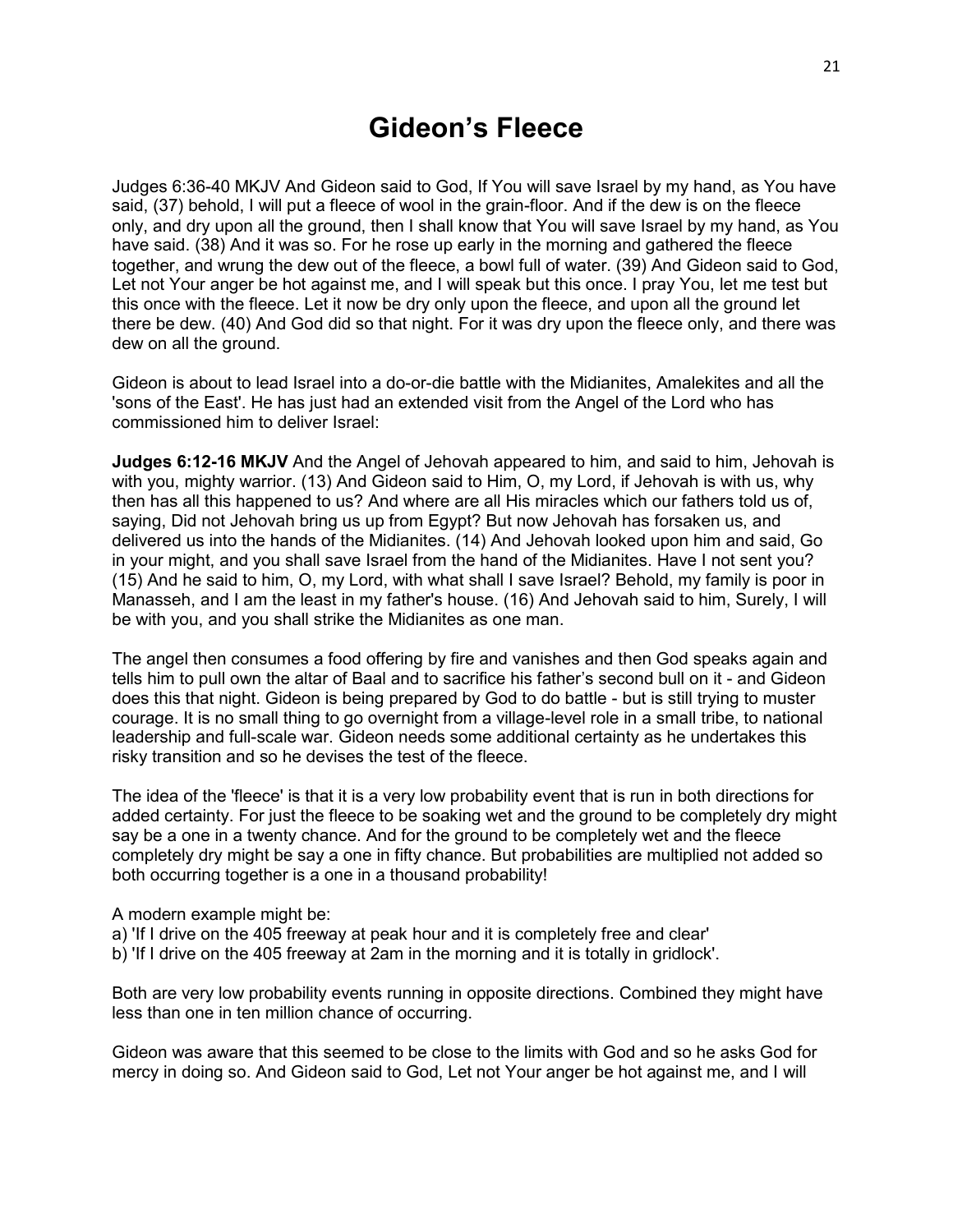speak but this once. The fleece is something that should be used somewhat sparingly, and generally only when a high level of certainty is needed for a serious matter.

Ideally the fleece should involve something that only God can do and which you cannot influence the outcome of (say by hinting to someone) and it should be completely private between you and the Lord so other people cannot carry it out on your behalf. To say 'if i do well on the job interview I will take that as a sign that the job is for me' is thus NOT a good "fleece". It is not a low probability event and you can easily influence the outcome.

Something like 'if the pastor preaches on Judges 6 next week' (when currently he is say teaching Psalms) would be a low probability event that you have little chance of influencing but which God could easily and harmlessly bring about.

Anyway the point of Gideon's prayer is that God will do everything that is required for us to carry out His will once we are up and moving in that direction (Gideon had already pulled down the altar and blown the ram's horn). God understood Gideon's uncertainty because it was not grounded in unbelief but was simply based in normal human caution. Gideon was ready to go to war, He just needed to be sure.

When you are already moving in ministry according to the will of God you can ask mighty things from God and He will hear you. God will even hear your need for reassurance as you move into new and difficult territory.

Guidance comes to the moving missile and not to the one sitting in the silo. The ten spies who refused to go into the Promised Land got no guidance and no miracles. They refused to move in the first place. A stopped saint gets no directions.

Gideon was a mighty warrior entering into his destiny. He was a believer who acted on his beliefs. He was obedient to the heavenly calling. When the fleece was finally confirmed he went to war that day. God blesses men and women of faith-filled action.

Prayer for guidance is dependent of faithful obedience and a steadfast and obedient heart. If God knows you will obey He will send you all the guidance you need, even in an extraordinary way.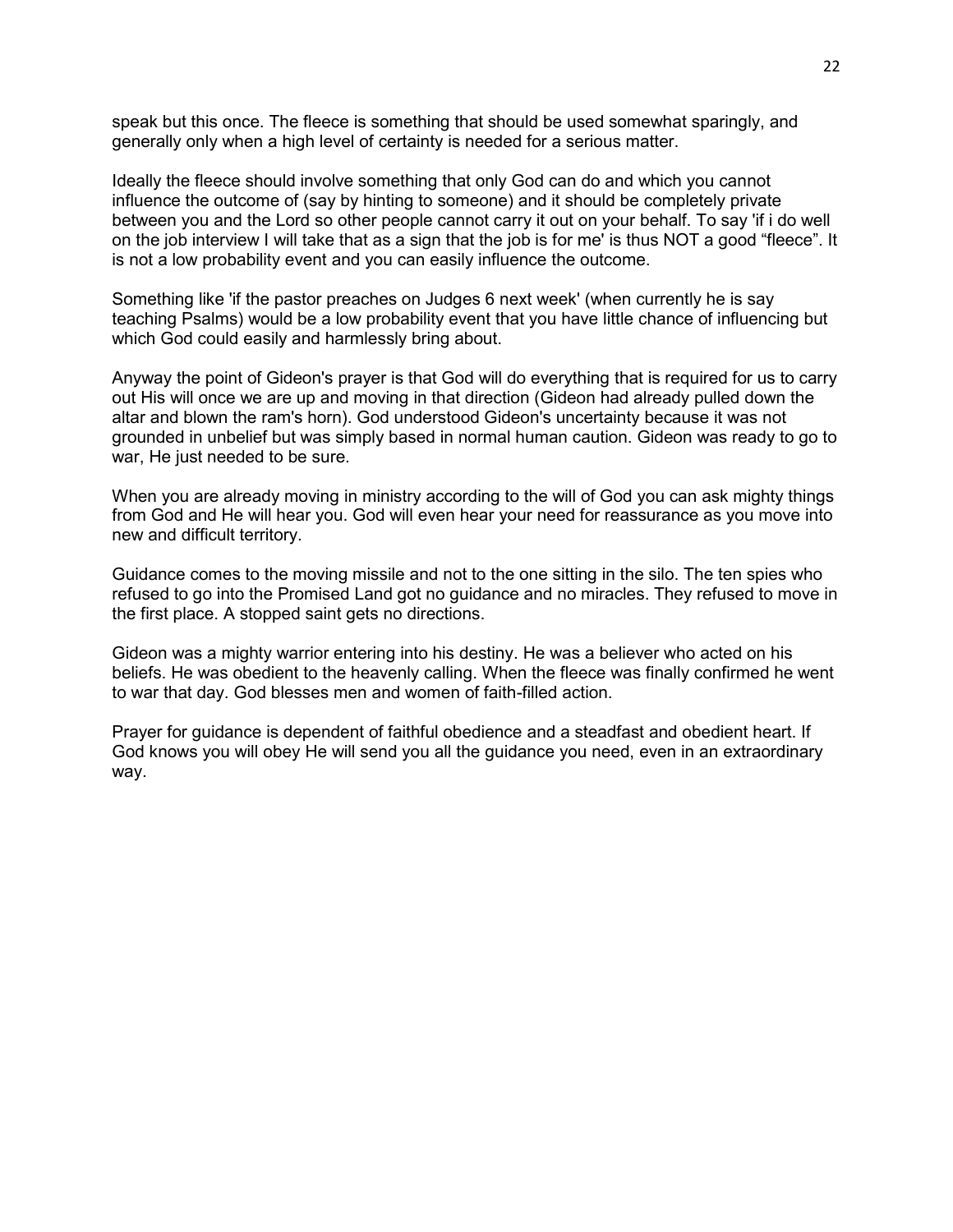#### **Ebenezer – Jehovah Has Helped Us Until Now**

**1 Samuel 7:7-15 MKJV** And the Philistines heard that the sons of Israel had come together to Mizpeh. And the lords of the Philistines went up against Israel. And the sons of Israel heard, and they were afraid of the Philistines. (8) And the sons of Israel said to Samuel, Do not cease from crying to Jehovah our God for us, so that He will save us out of the hand of the Philistines. (9) And Samuel took a suckling lamb, and offered a whole burnt offering to Jehovah. And Samuel cried to Jehovah for Israel, and Jehovah answered him. (10) And it happened as Samuel was offering up the burnt offering, the Philistines drew near to battle against Israel. But Jehovah thundered with a great noise on that day on the Philistines, and troubled them. And they were beaten before Israel. (11) And the men of Israel went out of Mizpeh, and pursued the Philistines, and struck them as far as below Beth-car. (12) And Samuel took a stone and set it between Mizpeh and Shen, and called the name of it Ebenezer, saying, Jehovah has helped us until now. (13) And the Philistines were beaten, and they did not come any more into the border of Israel. And the hand of Jehovah was against the Philistines all the days of Samuel. (14) And the cities which the Philistines had taken from Israel were given back to Israel, from Ekron even to Gath. And Israel delivered its borders out of the hand of the Philistines. And there was peace between Israel and the Amorites. (15) And Samuel judged Israel all the days of his life.

This was quite a spectacular answer to one man's prayer! Samuel offers the Lamb, God thunders, the Philistines are defeated and Israel has many years of peace! Of course the Israelites still had to do plenty of fighting but the victory was definitely the Lord's!

God HELPS – and His help is decisive and measurable so that Samuel could set up a stone pillar and say 'thus far has the Lord helped us'. Ebenezer means 'stone of the help'!

Interestingly the place of God's help is PRECISELY the same place where Israel was grievously defeated and where the Ark of the Covenant was captured:

**1 Samuel 4:1-3 MKJV** And the word of Samuel was revealed to all Israel. And Israel went out against the Philistines to battle, and pitched beside **Ebenezer**. And the Philistines pitched in Aphek. (2) And the Philistines put themselves in order against Israel. And the battle was joined. And Israel was beaten before the Philistines. And they killed about four thousand men of the army in the field. (3) And when the people had come to the camp, the elders of Israel said, Why has Jehovah beaten us today before the Philistines? Let us bring the ark of the covenant of Jehovah out of Shiloh to us, so that when it comes among us it may save us out of the hand of our enemies.....

**1 Samuel 4:10-11 MKJV** And the Philistines fought, and Israel was beaten, and each one of them fled into his tent. And there was a very great slaughter, for there fell thirty thousand footmen of Israel. (11) And the ark of God was taken. And Hophni and Phinehas, the two sons of Eli, were slain.

**1 Samuel 5:1-2 MKJV** And the Philistines took the ark of God, and brought it from **Ebenezer** to Ashdod. (2) And the Philistines took the ark of God and brought it into the house of Dagon, and set it beside Dagon.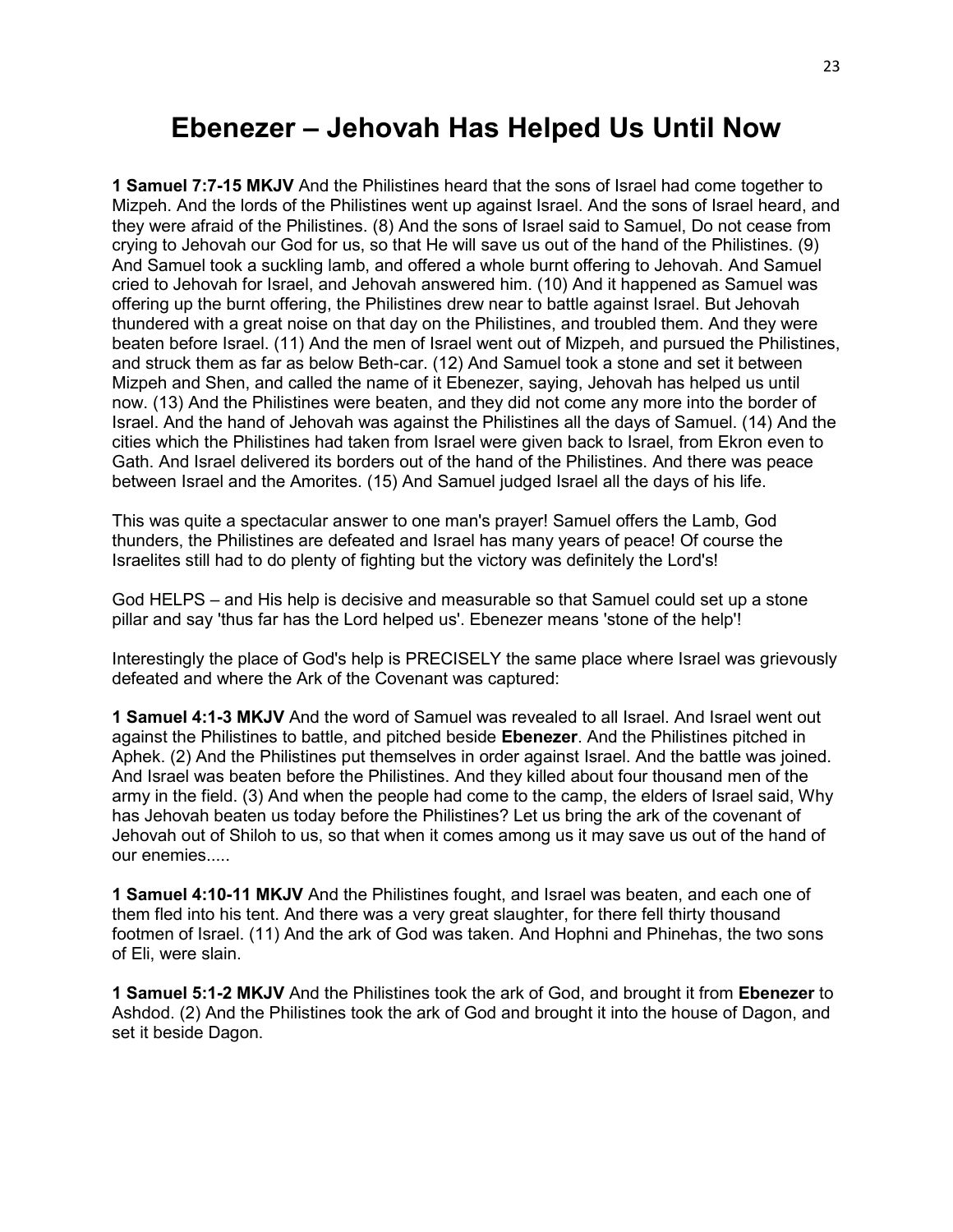(Of course the history of 1 Samuel was written later - probably by Ezra, using court documents, so Ezra could call the place Ebenezer in the battle narrative even though it was not named that until a bit later, after the victory.)

So we see that God helped Israel back on their feet, at the very point where they had failed Him, deserted Him, and lost the glory of the Ark of the Covenant! This is our redeeming God! He takes us at our point of failure and makes it His point of victory!

So what was the difference between the defeat and the victory? There were four factors a) a more godly spiritual leader (Samuel instead of Eli)

b) wholehearted repentance and purity of heart

b) intense prevailing prayer

c) the blood of the lamb

The last two are seen in verse 9:

And Samuel took a suckling lamb, and offered a whole burnt offering to Jehovah. And Samuel cried to Jehovah for Israel, and Jehovah answered him.

And a few verses earlier we see the repentance of Israel and the wonderful spiritual leadership of Samuel!

**1 Samuel 7:3-6 MKJV** And Samuel spoke to all the house of Israel saying, If you return to Jehovah with all your hearts, then put away the strange gods and Ashtaroth from among you, and prepare your hearts to Jehovah, and serve Him only. And He will deliver you out of the hand of the Philistines. (4) And the sons of Israel put away the Baals and the Ashtaroth, and served Jehovah only. (5) And Samuel said, Gather all Israel to Mizpeh, and I will pray for you to Jehovah. (6) And they were gathered to Mizpeh, and drew water, and poured out before Jehovah, and fasted on that day, and said there, We have sinned against Jehovah. And Samuel judged the sons of Israel in Mizpeh.

The defeat at Ebenezer occurred during the tenure of Eli (the high priest, and the chief spiritual leader before Samuel) and there is no record of him offering any sacrifice or making any prayer. It seems that even his sons were corrupt. Indeed Eli dies after news of Israel's defeat, while Samuel's great leadership is confirmed by Israel's victory at Ebenezer!

Is your church languishing? Has the glory departed? Are the people materialistic and covetous – which is idolatry (Ephesians 5:5) ? Do you need spiritual victory? Then preach them through to it! Be their Samuel and bring them into order! Exhort them to purity of heart and devotion to God! Preach repentance from sin and faith in Jesus Christ. Preach for revival, pray intensely and cry out to God for revival and show them the mighty power of the blood of the Lamb!

God will help you when your hearts are pure before Him and are washed with the blood of the Lamb!

**Revelation 12:11 MKJV** And they overcame him because of the blood of the Lamb, and because of the word of their testimony. And they did not love their soul until death.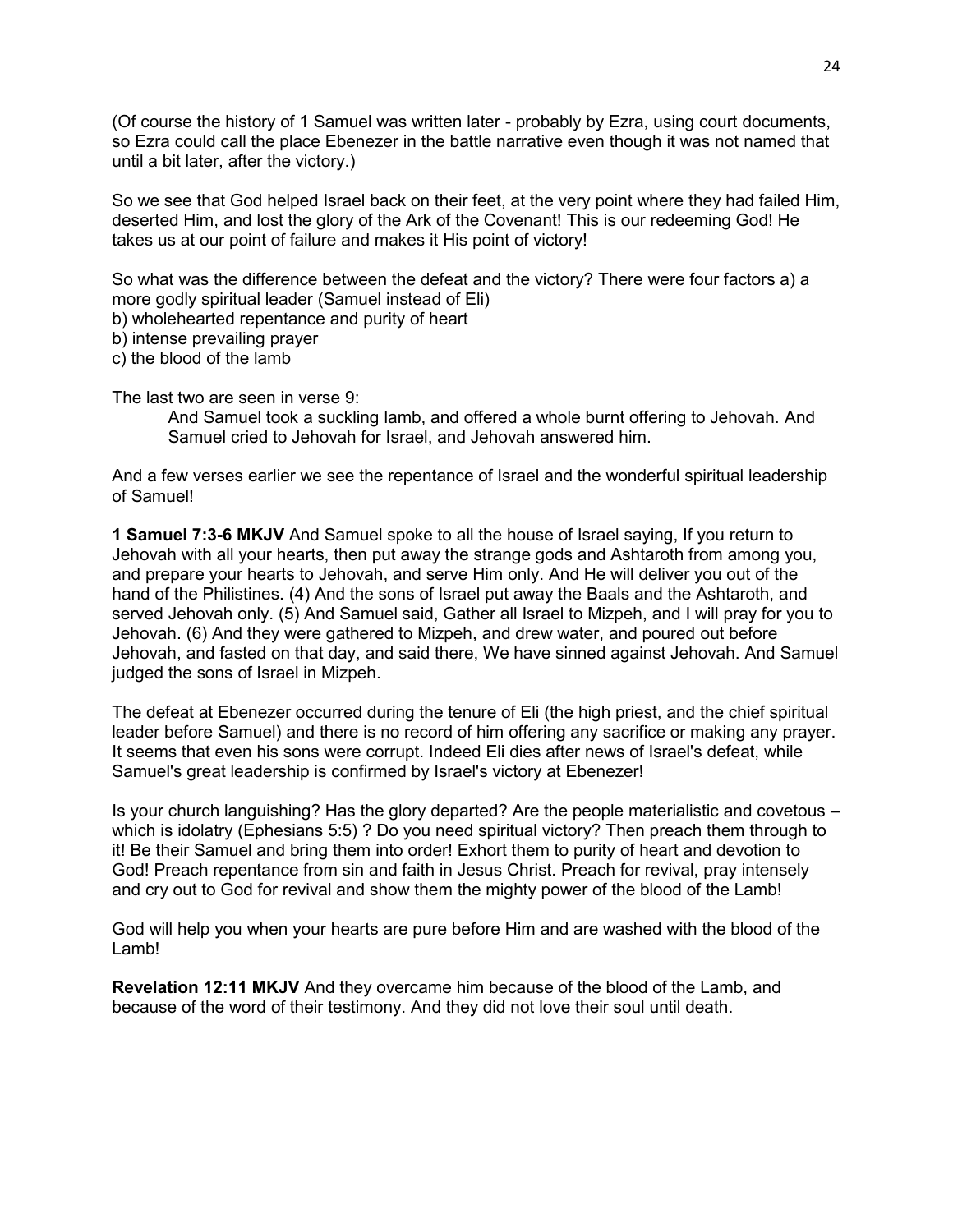#### **Establishing the Prophetic Word**

**2 Samuel 7:18-29 MKJV** Then King David went in and sat before Jehovah. And he said, Who am I, O Lord Jehovah? And what is my house, that You have brought me here? (19) And this was yet a small thing in Your sight, O Lord God. But You have spoken also of Your servant's house for a great while to come. And is this the manner of men, O Lord God? (20) And what can David say more to You? For You, O Lord Jehovah, know Your servant. .... And now, O Jehovah God, the word that You have spoken concerning Your servant, and concerning his house: establish it forever, and do as You have said. (26) And let Your name be magnified forever, saying, The Jehovah of Hosts is the God over Israel. And let the house of Your servant David be established before You. (27) For You, O Jehovah of Hosts, God of Israel, have revealed to Your servant, saying, I will build you a house. Therefore Your servant has found in his heart to pray this prayer to You. (28) And now, O Lord Jehovah, You are that God, and Your Words are true, and You have promised this goodness to Your servant. (29) Therefore, now, let it please You to bless the house of Your servant, to be forever before You. For You, O Lord Jehovah, have spoken. And with Your blessing let the house of Your servant be blessed forever.

The word of the Lord came to Nathan the prophet and he spoke to David saying that the Lord would establish his throne forever and 'build him a house' (i.e. a dynasty). David's reaction is of course a prayer of great thanksgiving. Yet David also asks something: 'establish it forever and do as You have said' and then continues with phrases asking for blessing and for the word of the Lord to come true.

Now this may seem unusual. After all, Nathan had given the word, why not just accept it and move on? Why ask God to establish what He has already promised?

That is a rather 'mechanical' view of prophecy and of the Word of God. The word of God is not an automatic machine, it is a living and active thing, a spiritual thing, and is even likened to a 'seed' which is sown and which grows (in the parable of the Sower in Matthew 13). The saints do not just receive the word of the Lord, they imbibe it, they nurture it, they interact with it and cherish it and meditate upon it. It dwells richly within them (Colossians 3:16) and bears much fruit (John 15:1-7).

Part of this nurturing of the word of the Lord is praying over the personal revelations and words that God brings into your life. (Now, just to be clear I am not equating these with Scripture or with the major prophecies such as Isaiah or Revelation). When the Holy Spirit reveals something might to you, you then need to pray over it and nurture it in the Spirit. For instance if God tells you that one day you will start a bible college in Zimbabwe, you should not just think 'O yeah, maybe that might happen if the Lord wills".

Rather you should pray over it, think upon it, meditate over it, check it with some mature Christians, and take it altogether seriously and tell the Lord "O Lord establish Your Word about that bible college I am to start in Zimbabwe." Do not be ho-hum, and so-so and skeptical about such things or you will miss out on the mighty things and wonderful miracles that God wants to do through you!

Doubt, skepticism and unbelieving rationalism are mere protections from disappointment. But they achieve the precise opposite. By killing the dream cold they actually ensure disappointment!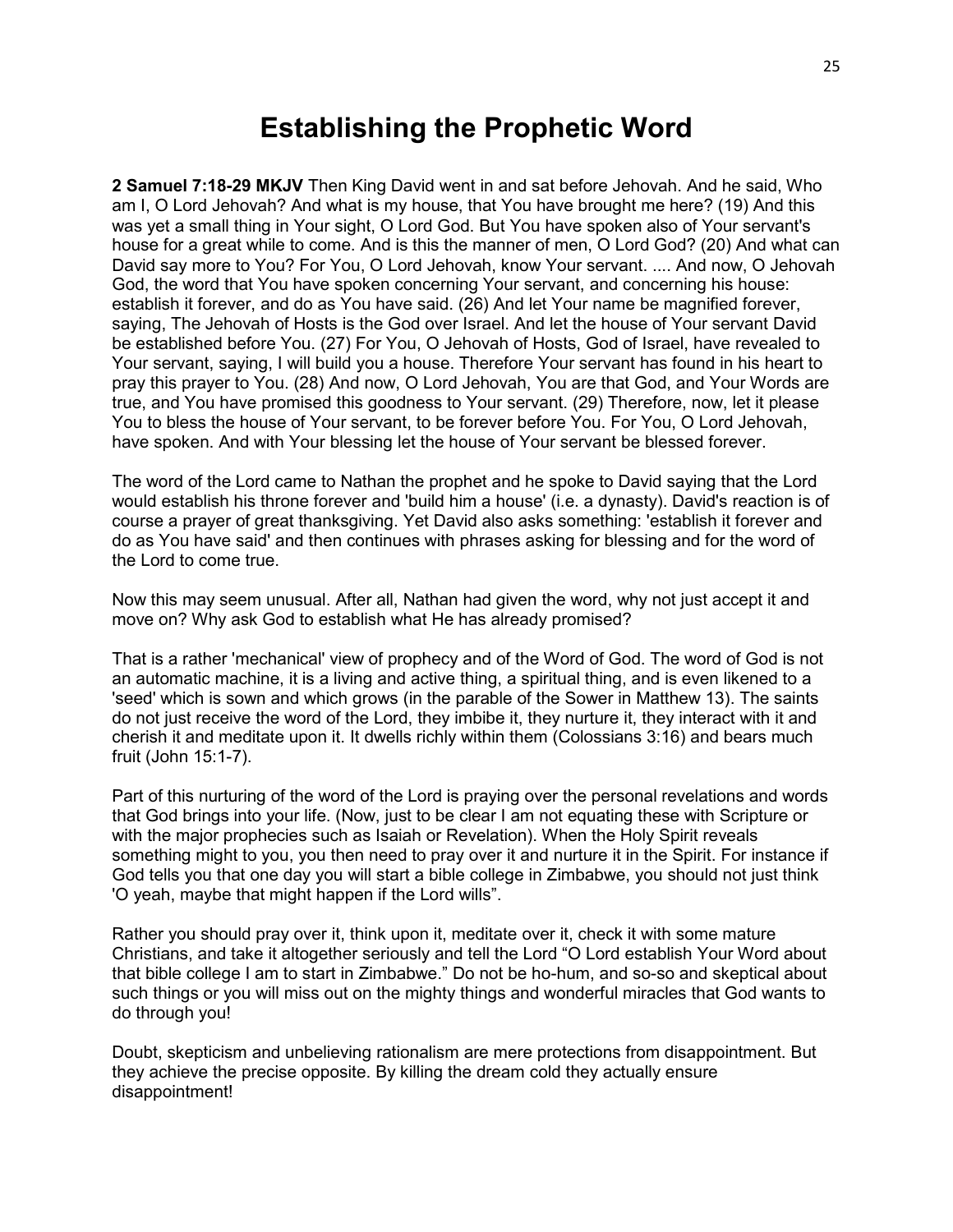We need to develop the sort of faith that believes the personal promises of God that are revealed to you through the Spirit and through reliable men and women of God. We need to be like David who richly receives the implanted prophetic word with praise and thanksgiving and who asks God to make the living Word grow strong and become established, not only in his own life, but in the lives of his descendants.

And let the house of Your servant David be established before You. (27) For You, O Jehovah of Hosts, God of Israel, have revealed to Your servant, saying, I will build you a house. Therefore Your servant has found in his heart to pray this prayer to You. (28) And now, O Lord Jehovah, You are that God, and Your Words are true, and You have promised this goodness to Your servant. (29) Therefore, now, let it please You to bless the house of Your servant, to be forever before You. For You, O Lord Jehovah, have spoken. And with Your blessing let the house of Your servant be blessed forever.

David does not doubt but rather affirms the truthfulness of God's words O Lord Jehovah, You are that God, and Your Words are true, yet David also asks for the promised blessings to come and to be made full. This is not a contradiction, instead it is an interaction! David receives and believes God's Word and then goes deeper, demonstrating his faith by taking the word to heart and asking for its complete and utter fullness!

We see the totally opposite reaction with another king and another prophet in 2 Kings:

**2 Kings 13:14-19 MKJV** And Elisha had fallen sick with his illness in which he died. And Jehoash the king of Israel came down to him and wept over his face. And he said, O my father, my father, the chariot of Israel and the horsemen of it! (15) And Elisha said to him, Take bow and arrows. And he took bow and arrows to himself. (16) And he said to the king of Israel, Put your hand on the bow. And he placed his hand. And Elisha put his hands on the king's hands. (17) And he said, Open the window eastward. And he opened. And Elisha said, Shoot! And he shot. And he said, The arrow of Jehovah's deliverance, and the arrow of deliverance from Syria. For you shall strike the Syrians in Aphek until it is finished. (18) And he said, Take the arrows. And he took them. And he said to the king of Israel, Strike on the ground. And he struck three times and stopped. (19) And the man of God was angry with him, and said, You should have stricken five or six times, then you would have stricken Syria until it was finished. But now you shall strike Syria three times.

Jehoash was half-hearted and did not enter fully into the prophetic promise coming from the mouth of the dying Elisha. This was a potentially powerful moment and it was largely wasted! If Jehoash had really believed, if the word had gone deep within him and taken root, then he would have struck the ground five or six times and had complete victory. Instead he just humored the old prophet and eventually entered into defeat.

When God speaks a clear word to you – write it down, type it up, put it on the wall of your office, pray over it, dwell upon it, think it through and all its implications, and praise and thank the Lord! And ask Him to establish it and bless it and confirm it and settle it and ensure that it comes true! These personal words and in a different category from Scripture which must come true. Scripture does not depend on our faith to come true. Jesus will still return even if no one believes that He will! But personal destiny depends on an adequate faith response. You need to be like Abraham who believed God and it was counted unto him as righteousness!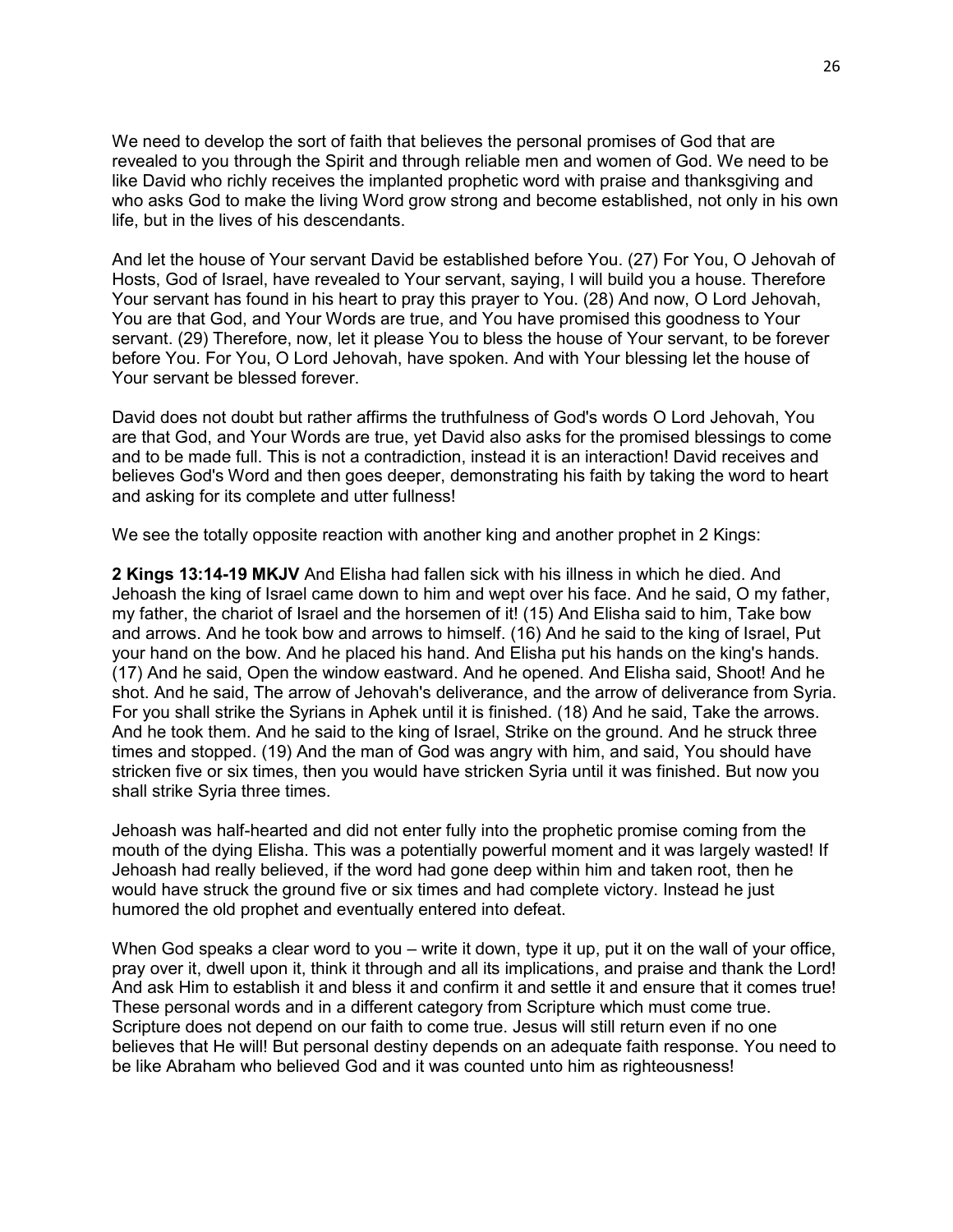# **Ezra's Prayer for Safety**

**Ezra 8:21-23 MKJV** Then I called a fast there at the river Ahava, so that we might humble ourselves before our God, in order to seek from Him a right way for us and for our little ones, and for all our goods. (22) For I was ashamed to ask of the king troops and horsemen to help us against the enemy in the way, because we had spoken to the king, saying, The hand of our God is on all those who seek Him for good, but His power and His wrath are against all those who forsake Him. (23) So we fasted and prayed to our God for good. And He was pleased to hear us... And we departed from the river of Ahava on the twelfth of the first month, to go to Jerusalem. And the hand of our God was on us, and He delivered us from the hand of the enemy, and from ambushers by the way.

Ezra the scribe was traveling hundreds of miles through bandit country with literally tens of millions of dollars worth of treasure:

**Ezra 8:26-27 MKJV** And I weighed into their hands six hundred and fifty talents of silver, and silver vessels of a hundred talents, of gold a hundred talents, (27) and twenty basins of gold of a thousand drams, and two vessels of fine copper as desirable as gold.

If the Babylonian talent of about 75 pounds is used then we have 7500 pounds of gold which is 120,000 ounces by 650 dollars an ounce (current world price) = \$78 million

The silver is (650 + 100) = 750 talents x 75lbs = 56250 lbs x 16 oz/lb = 900,000 oz x \$13 per ounce = \$11.7 million

Thus the total of the gold and silver alone is \$89.7 million. On top of this were the other provisions Artaxerxes provided which also included huge quantities of wheat, wine, oil and salt (Ezra 7:12-28). This of course presented a massive security problem for the returning Jews. Artaxerxes offered an armed escort but Ezra refused it because he had called on God for safety (the additional factor that the heavily armed soldiers may have been tempted to take off with all the loot is not mentioned).

For Ezra prayer and fasting would be the answer to their security problem (not guns and goons but God alone). Ezra was not complacent. He did not just shrug his shoulders and say 'as the Lord wills'. He took the security situation both seriously and spiritually – and called the people to prayer and fasting by the River Ahava in Babylon. The goal of this prayer and fasting was humility in their hearts and favor in God's eyes. They sought a 'right way' – the Hebrew word yashar is perhaps better translated a 'straight' in this context – that is a 'straight and good' way. God answered this prayer and the goods were safely delivered to Jerusalem for use in rebuilding the Temple.

Ezra truly believed in the real power of God to intervene in human affairs (such as ensuring physical safety). That is why he said to the King: The hand of our God is on all those who seek Him for good, but His power and His wrath are against all those who forsake Him. This was not just a theological statement or doctrine! Ezra fully expected the powerful hand of the Creator God to be with the returning exiles (and it was).

Prayer and fasting and humbling ourselves before God are ways that we can enter in to the goodness of God: So we fasted and prayed to our God for good. And He was pleased to hear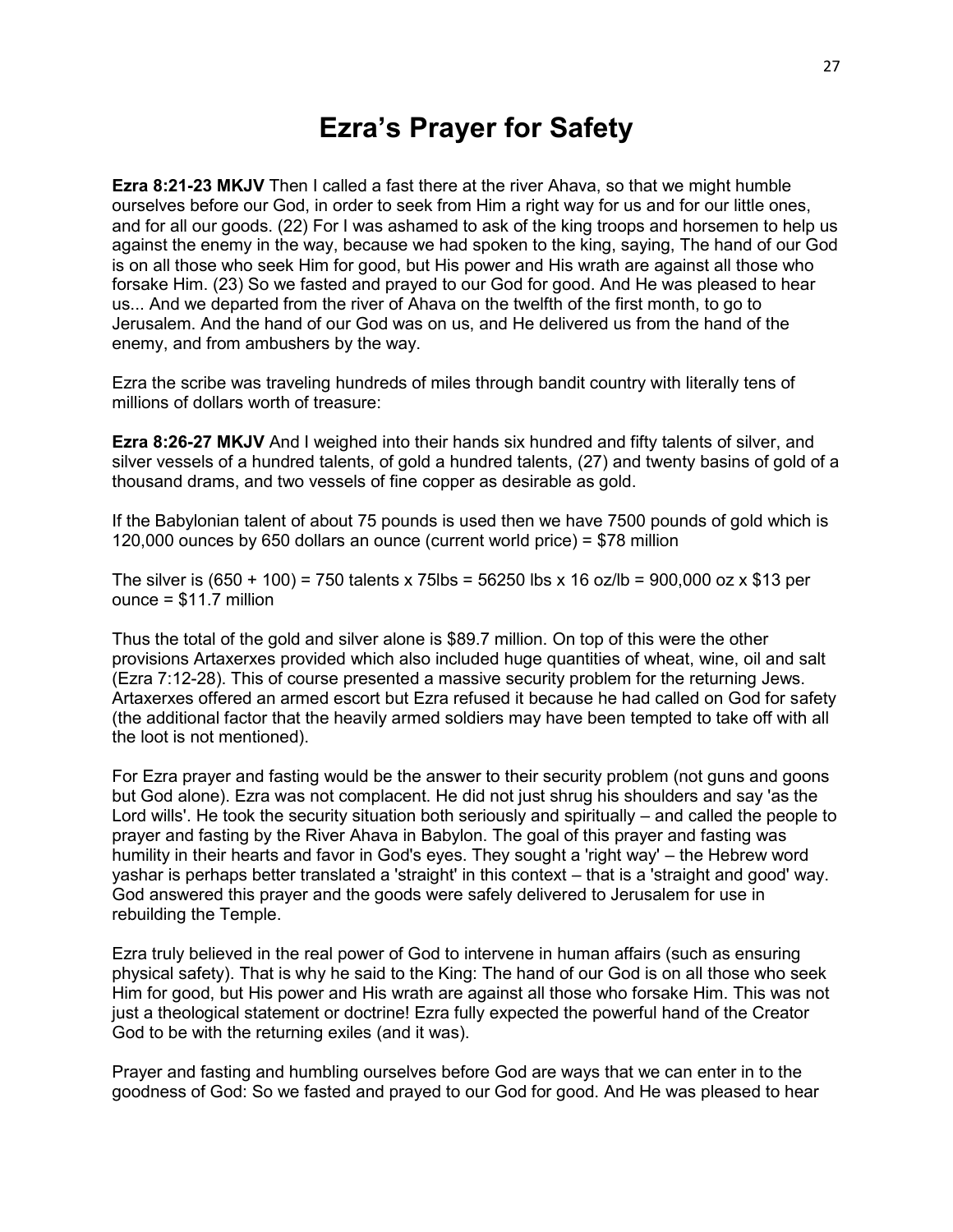us - and prayerlessness and indulgence and arrogance of course have the opposite effect! We need to sanctify ourselves before the Lord if we are to be in that lowly position whereby God can pour down His great goodness upon us!

Prayerlessness, indulgence and arrogance are common in self-confident 'Laodecian' churches:

**Revelation 3:14-20 MKJV** (14) And to the angel of the church of the Laodicea write: The Amen, the faithful and true Witness, the Head of the creation of God, says these things: (15) I know your works, that you are neither cold nor hot. I would that you were cold or hot. (16) So because you are lukewarm, and neither cold nor hot, I will vomit you out of My mouth. (17) Because you say, I am rich and increased with goods and have need of nothing, and do not know that you are wretched and miserable and poor and blind and naked, (18) I counsel you to buy from Me gold purified by fire, so that you may be rich; and white clothing, so that you may be clothed, and so that the shame of your nakedness does not appear. And anoint your eyes with eye salve, so that you may see. (19) As many as I love, I rebuke and chasten; therefore be zealous and repent. (20) Behold, I stand at the door and knock. If anyone hears My voice and opens the door, I will come in to him and will dine with him and he with Me.

We need to repent of these things, and cease from relying on wealth and power and human strength, and start believing that God alone can be our security when we walk with Him in prayer and fasting and in true humility!

What are we relying on for our protection in life? Is it the blessing of the Lord? Now I am not asking you to throw out your alarm system or to drive recklessly on the freeway – there is a proper prudence in life. Yet as a missionary I have had to live in some very dangerous parts of the world unarmed and unprotected (by human standards) and I can testify to the Lord's hand of grace in such matters.

Ezra felt that the bodyguards would have been a poor testimony to the power of God. Ezra truly wanted God to get all the glory so he refused human help – and God did get all the glory when it actually worked out!

Let's be humble, prayerful, God-reliant Christians who stake themselves entirely upon the Lord so He can get all the glory from our lives!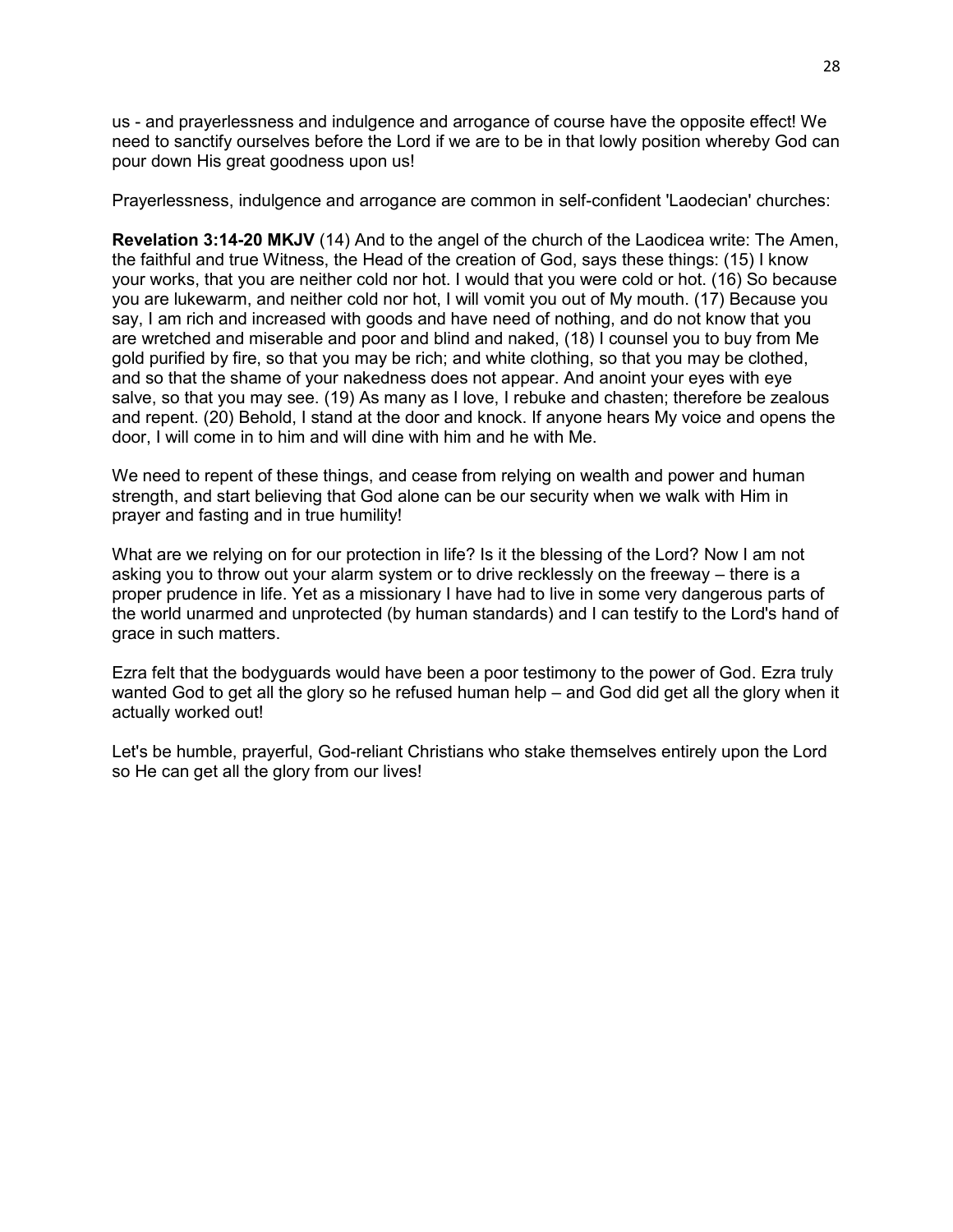# **Hezekiah's Prayer for Recovery**

**2 Kings 20:1-7 MKJV** In those days Hezekiah was sick to death. And the prophet Isaiah the son of Amoz came to him and said to him, So says Jehovah, Set your house in order, for you shall die and not live. (2) And he turned his face to the wall and prayed to Jehovah, saying, O Jehovah, (3) I pray, O Jehovah, remember now how I have walked before You in truth and with a sincere heart, and have done good in Your sight. And Hezekiah wept with a great weeping. (4) And it happened, Isaiah had gone out into the middle of the court, the Word of Jehovah came to him saying, (5) Return again and tell Hezekiah the leader of My people, So says Jehovah, the God of David your father, I have heard your prayer, I have seen your tears. Behold, I will heal you. On the third day you shall go up to the house of Jehovah. (6) And I will add fifteen years to your days. And I will deliver you and this city out of the hand of the king of Assyria. And I will defend this city for My own sake, and for My servant David's sake. (7) And Isaiah said, Take a lump of figs. And they took and laid it on the boil, and he recovered.

Let's look at the sequence of events here:

- a) Hezekiah is mortally ill.
- b) Isaiah the prophet goes and says "Thus says Jehovah...you will die and not live.."
- c) Hezekiah weeps much and prays to God
- d) God speaks to Isaiah as he was going out into the middle of the court
- e) God reverses His decision and adds fifteen years to Hezekiah's life and many blessings

Later on Hezekiah asks for sign that he would be healed and in response the sun goes backward ten steps on the sundial of Ahaz.

There are quite a few 'theological problems' here! Is Isaiah a false prophet for saying that Hezekiah would die - and he did not? Is God fickle – deciding one thing one minute and giving in when the King sheds a few tears? Why would God make the sun (or at least the shadow) go backwards just to satisfy Hezekiah's need to know he would be healed? Or indeed – why didn't God reveal the cure (the cake of figs) right at the beginning and save all this hassle?

The answer to this is that the Bible does NOT present us with the 'absolute' God of the philosophers and the theologians - but with the interactive God of the saints! To realize he famous philosopher and mathematician Blaise Pascal came to realize this as he was reading John chapter 17 (Jesus prayer to the Father on behalf of the disciples):

From about half past ten at night to about half an hour after midnight, FIRE "God of Abraham, God of Isaac, God of Jacob," not of philosophers and scholars Certitude, heartfelt joy, peace. God of Jesus Christ. God of Jesus Christ. The world forgotten, everything except God. "O righteous Father, the world has not known You, but I have known You" (John 17:25). Joy, joy, joy, tears of joy.

God interacted with His good King Hezekiah through the illness, the prayer, the prophet, the prophecies and the sign. The common thing in all this process is God wanting Hezekiah to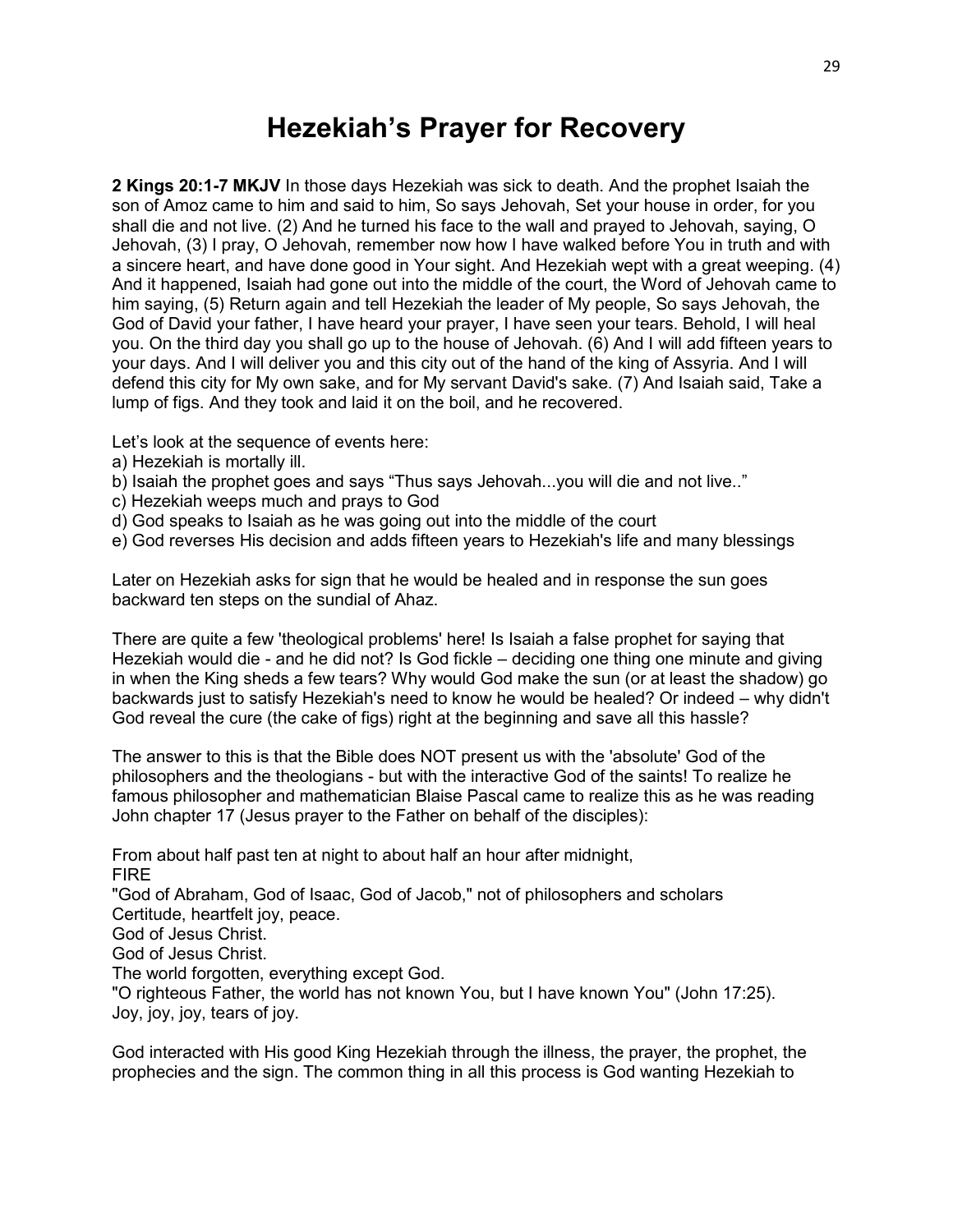communicate with Him, even during a crisis – even in the midst of a terminal illness that seemed 'just so unfair'.

Hezekiah threw his kingly pride and dignity out the window and humbled himself before God with tears and much weeping. Hezekiah dug deep into his soul and poured himself out to God in a vehement and fervent prayer for grace. He was not proud, presumptuous, lackluster or tepid in his prayer. Instead he prayed with all his heart!

As we have seen before this kind of 'prayer of desperation' where a person entirely throws themselves upon God, is often heard in Heaven and accompanied by miracles. From Jacob's "I will not let you go unless you bless me" to the Syrophoenician womans' pleas on behalf of her demon-possessed daughter – it is those who are in most in earnest that prevail before the throne of God.

**James 5:16-18 MKJV** The effectual fervent prayer of a righteous one avails much. (17) Elijah was a man of like passion as we are. And he prayed earnestly that it might not rain, and it did not rain on the earth for the time of three years and six months. (18) And he prayed again, and the heaven gave rain, and the earth caused its fruit to sprout.

God dwells in heaven but He is not like the stars and the planets in their fixed orbits! God interacts with His creatures! God is not controlled by us, but He IS responsive to us (within His limits of course). But God set those limits very wide for good King Hezekiah! Even granting a major physical miracle at his request. As God build up a relationship with His saints they learn to be bold and to ask great things from God and to attempt great things for God.

You can get in all sorts of logical tangles over how God treated Hezekiah or you can see it from another angle – as an interactive relationship between a faithful servant of God and his Master. Hezekiah's experience told Him that God was merciful and so He called upon that mercy. And God responds consistently to cries for mercy – by granting them!

God was consistent in nature. That is the important thing. To say God was 'inconsistent' because one minute He says that Hezekiah is going to die and five minutes later He tells Hezekiah he will live – is to miss the point. God always cared for Hezekiah. Enough to send Isaiah to speak to him (who was certainly not a false prophet) and enough to challenge him to seek His mercy, and enough to respond to the cry for mercy as soon as it left Hezekiah's lips.

This makes God seem a bit more complex – but He is complex and we should never presume to forget that! God hems us in so that we seek Him on a personal level not just on a logical or intellectual level. God wants to be the God of our whole life and all its events and seasons and problems, not just the God of our thoughts alone. God does not want to be regraded merely as a 'noble concept' but rather as a Living God who is FIRE and who is present with us.

We need to pray not to some grand theological abstraction, but to the Living God, who is compassionate and merciful and full of lovingkindness and truth. Terms such as compassionate, merciful and loving imply relationship and responsiveness. Mercy is a divine response, a divine interaction. God is not some impersonal computer program relentlessly chugging away on the state of the Universe. Jesus told us to call God our Father! And not just our Father – but our Abba Father – our "Daddy"!

Even though God had said that his life was soon to end Hezekiah knew that was not the end of the matter. Hezekiah knew that God heard human beings and that God was merciful and that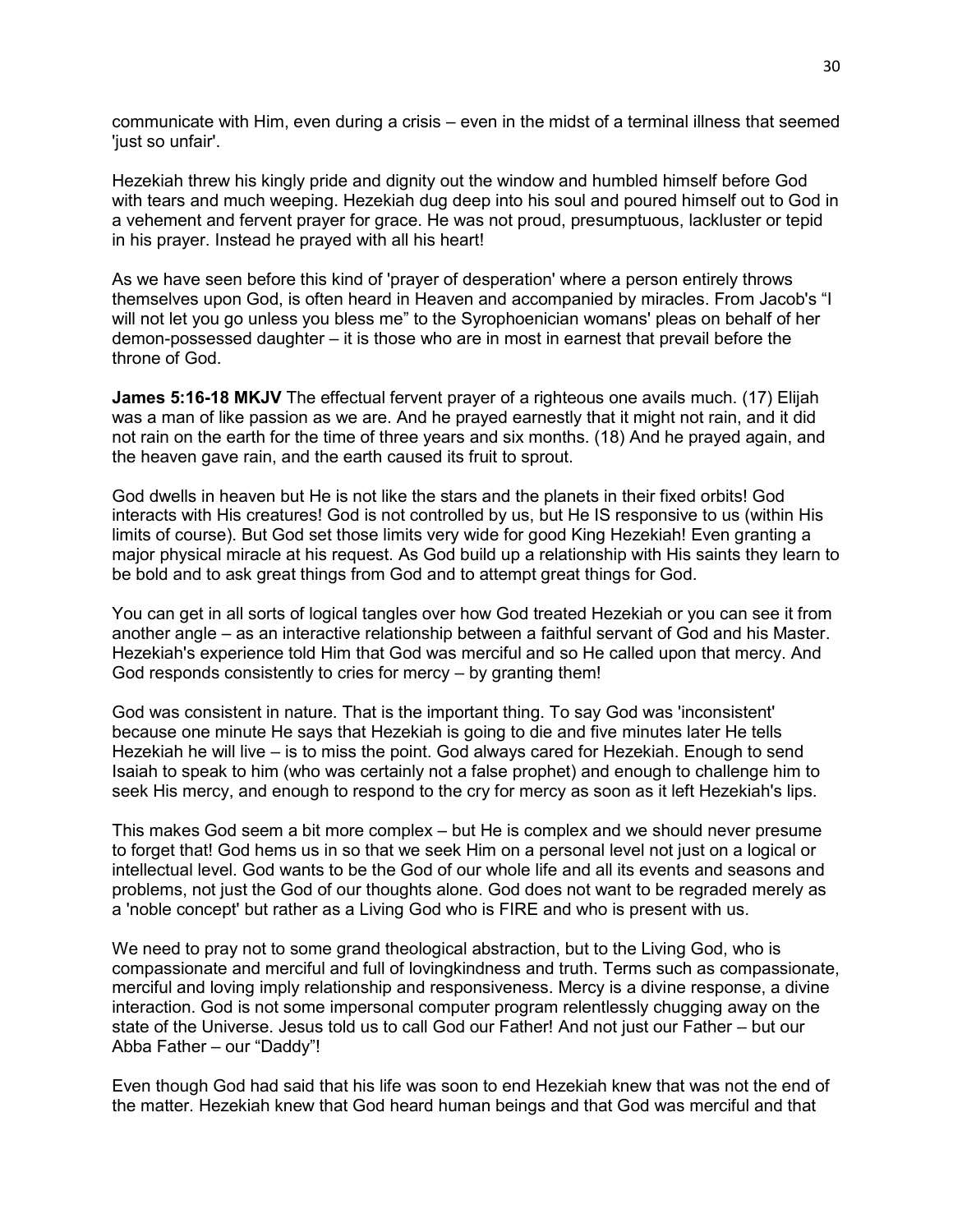God answered prayer. Hezekiah did not quietly resign himself to the divine fate. In fact he even protested his 'divine fate' – and was heard. This is one of the essential differences between Christianity and astrology. You can appeal to a merciful God, and that means that life is full of second chances such as fifteen years more life. It means life is interesting and interactive not dull and fixed 'by the iron fate written in the stars'. Astrology only imprisons you, but Christianity liberates you to be fully human and in relationship with Heaven as a child of God!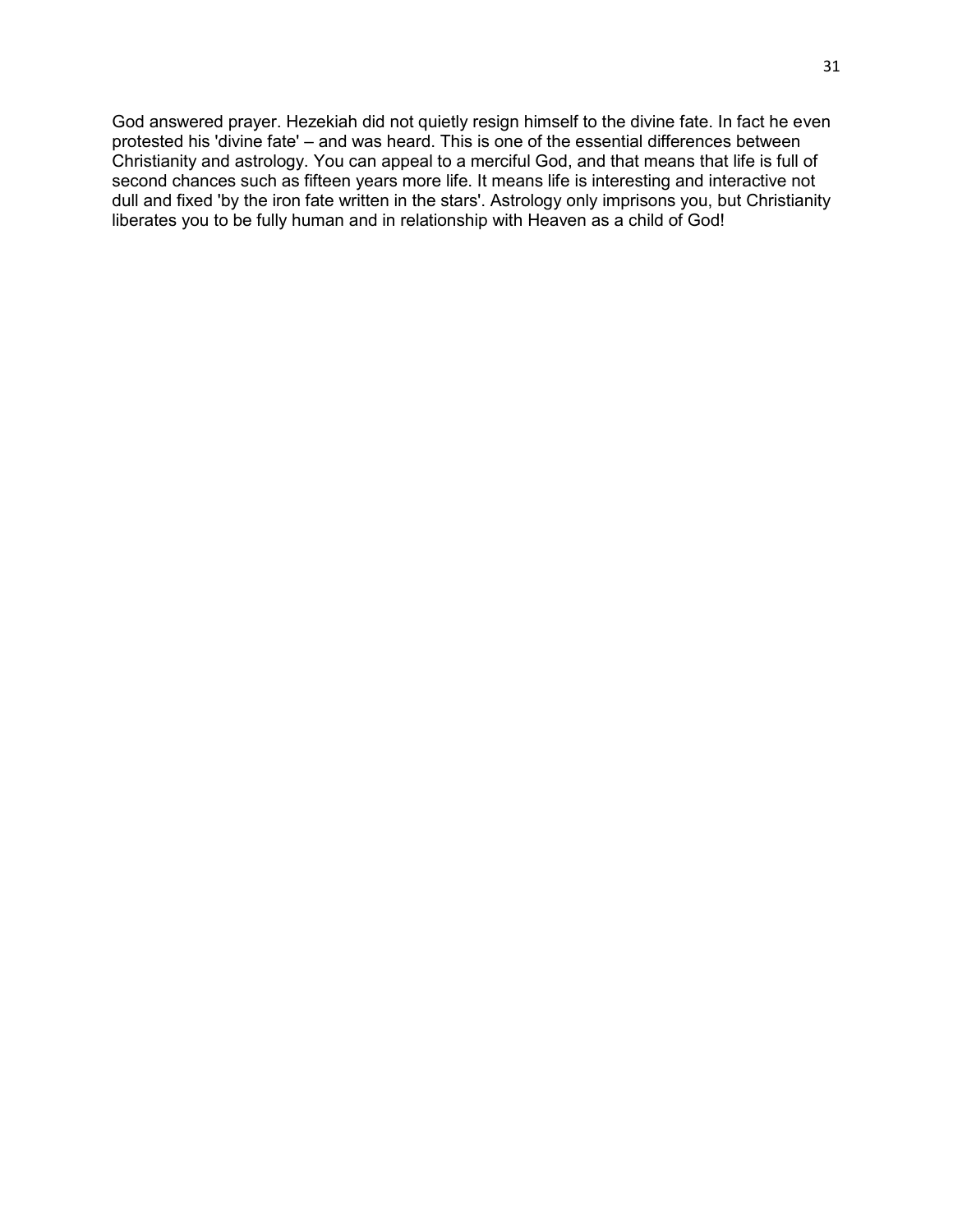#### **The Prophetic Prayer of Habakkuk**

**Habakkuk 3:1-19 MKJV** A prayer of Habakkuk the prophet concerning erring ones: (2) O Jehovah, I have heard Your report; I am afraid. O Jehovah, give new life to Your work in the midst of years; in the midst of the years make known; in wrath remember mercy. (3) God comes from Teman, and the Holy One from Mount Paran. Selah. His glory covers the heavens, and His praise fills the earth. (4) And His brightness is as the light; rays from His hand are His, and there was a hiding of His strength. (5) A plague went before Him, and lightning went forth at His feet. (6) He stood and measured the earth; He looked and shook nations, and the everlasting mountains were shattered; the eternal hills bowed down. His ways are everlasting… (17) Though the fig tree shall not blossom, and fruit is not on the vines; the labor of the olive fails, and the fields yield no food. The flock is cut off from the fold, and no herd is in the stalls; (18) yet I will rejoice in Jehovah, I will joy in the God of my salvation. (19) Jehovah the Lord is my strength, and He will make my feet like hinds' feet, and He will make me to walk on my high places. To the chief singer on my stringed instruments.

In this extended prayer of the prophet Habakkuk he discusses the wrath of God, the deliverance of the righteous, and attributes, character and actions of God. It is a combination of praise, petition and thanksgiving all wrapped up into one prayer before God. It also contains some prophetic elements. It is truly the 'prayer of a prophet'!

The strange phrase here translated concerning erring ones is actually "according to Shigionoth" and probably means "a wandering song". It was the song of a wandering prophet. It is evidently meant to be sung "To the chief singer on my stringed instruments" and in the Hebrew is highly structured into groups of three words.

The theme is the deliverance of the people of God from a vast enemy. Even when God acts in wrath against the wicked the righteous will be spared, for God's wrath is not like the wild explosive anger of a mortal, rather in wrath He can remember mercy. Even though the land is devastated and "the flock is cut off from the fold" God will still be a strength to His people and cause them to "walk on high places".

These verses seem to be especially relevant to times of wrath, war, and persecution and of course to the Tribulation. Though wickedness is very strong, God will be even stronger. Even the mountains and seas must obey the Lord!

God is seen as glorious and full of light, a light that shatters the moral darkness 'like spears' and which utterly overthrows the wicked. Though disaster looms (the Babylonian invasion for Habakkuk, the End Times for us) the focus of the prophet is not on the terribleness of the problem - but on the glory of God as the Solution!

Habakkuk's attitude is that God is bigger than any problem – even that of invasion, war and destruction. Despite the economic ruin that came with it and the failure of olives and fruit and of all agriculture, the prophet was going to rejoice in God! This is impossible for us to do unless we are totally grounded in the nature and power of God as a reality in our lives.

Habakkuk fixed his focus on the glory of God and that quite simply made the problem seem small, and solvable. God would come, God would turn up for the salvation of His people – that much was certain and was sure! This is a perfect illustration of walking by faith and not by sight.